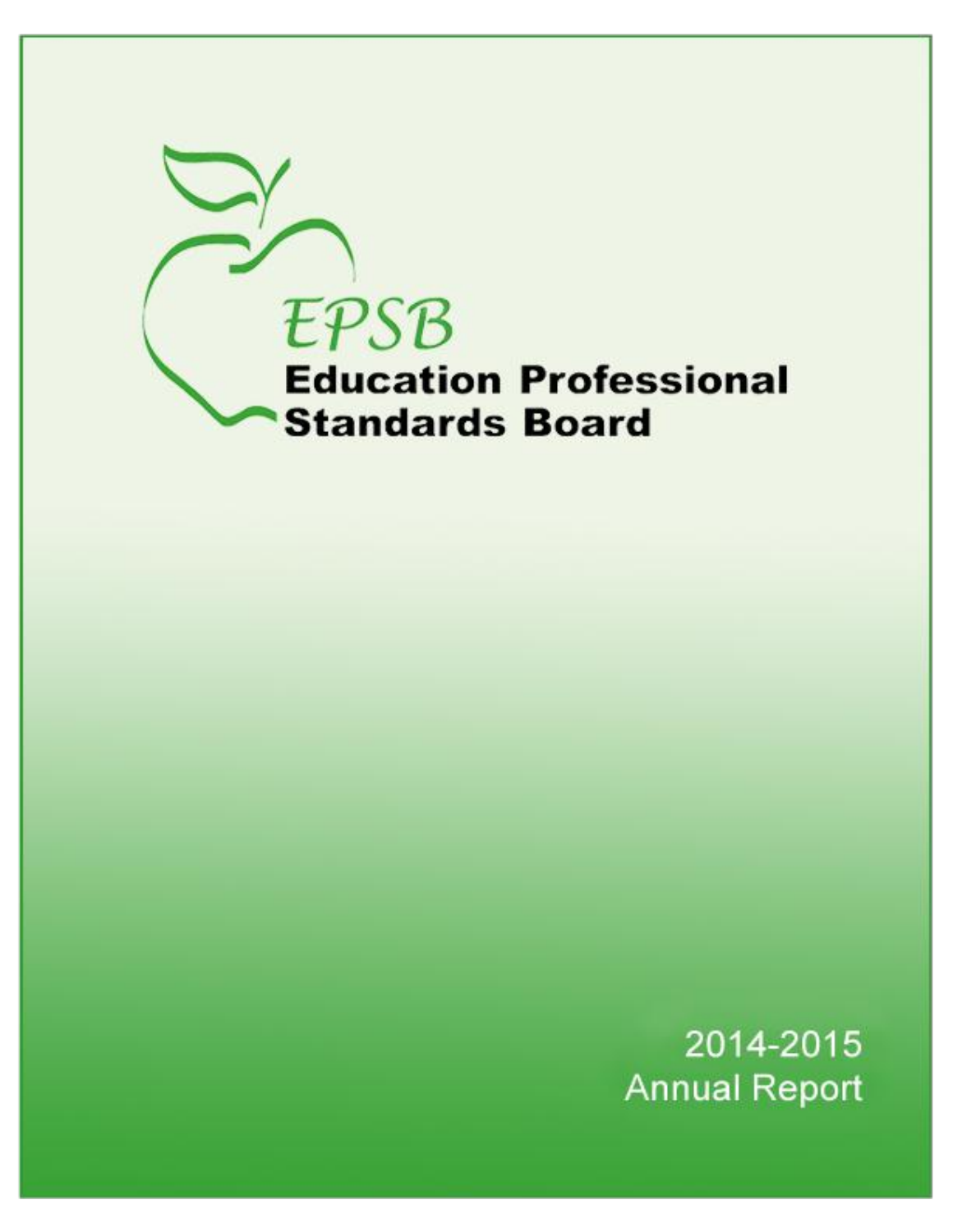

**EDUCATION PROFESSIONAL STANDARDS BOARD**

100 Airport Drive, 3rd Floor, Frankfort, Kentucky 40601 Phone (502) 564-4606 Fax (502) 564-7080 www.epsb.ky.gov

**James W. Adams** Acting Executive Director

I am pleased to present the Kentucky Education Professional Standards Board (EPSB) 2014-2015 annual report. This report details the progress made on the Board's goals from July 1, 2014, through June 30, 2015. While it is a multifaceted reflection of the ongoing responsibilities of the EPSB, the report documents significant changes and successful implementation of important board policy.

Throughout the past year EPSB members, the staff, and our educational partners have made progress toward improving educator preparation through participation in the multi-state pilot of the Council of Chief State School Officers Network to Transform Educator Preparation (NTEP). This work is based on the report, *Our Responsibility, Our Promise - Transforming Educator Preparation and Entry into the Profession*. We continue to make advancement in meeting goals not only of the NTEP initiative, but also on the EPSB's Strategic Plan.

Fulfilling the goal of aligning the Kentucky Teacher Internship Program with the Professional Growth and Effectiveness System, implementing the Online Educator Complaint System, and beginning the development of our Kentucky Educator Preparation Accountability System all assists us in the expansion and development of data systems for more accurate reporting at both the state and national levels.

The EPSB, the Kentucky Education Association, and the Kentucky Department of Education continued its partnership with the National Board for Professional Teaching Standards (NBPTS) to implement NBPTS' US Department of Education's Supporting Effective Educator Development (SEED) grant. The grant priorities include increasing the presence of National Board teachers in high priority schools and STEM areas. This grant also focuses on increasing leadership opportunities for National Board teachers while allowing them to stay in the classroom.

In spite of current budgetary constraints, the agency has continued to be innovative and efficient. Most importantly, we are committed to meeting the needs of the Commonwealth's education community. Utilizing all general funds available, the EPSB continues to promote high levels of student achievement with rigorous professional standards that develop educators who not only understand their content knowledge at a deep level, but who are skilled, student-centered instructors.

I continue to remain impressed with the partnerships within the education groups of Kentucky and our culture of collaboration and cooperation. It is this culture that I believe allows Kentucky to remain at the forefront of innovation in education in this country.

Respectfully submitted,

James W. Adams, Acting Executive Director

**Steven L. Beshear**

**Governor** 

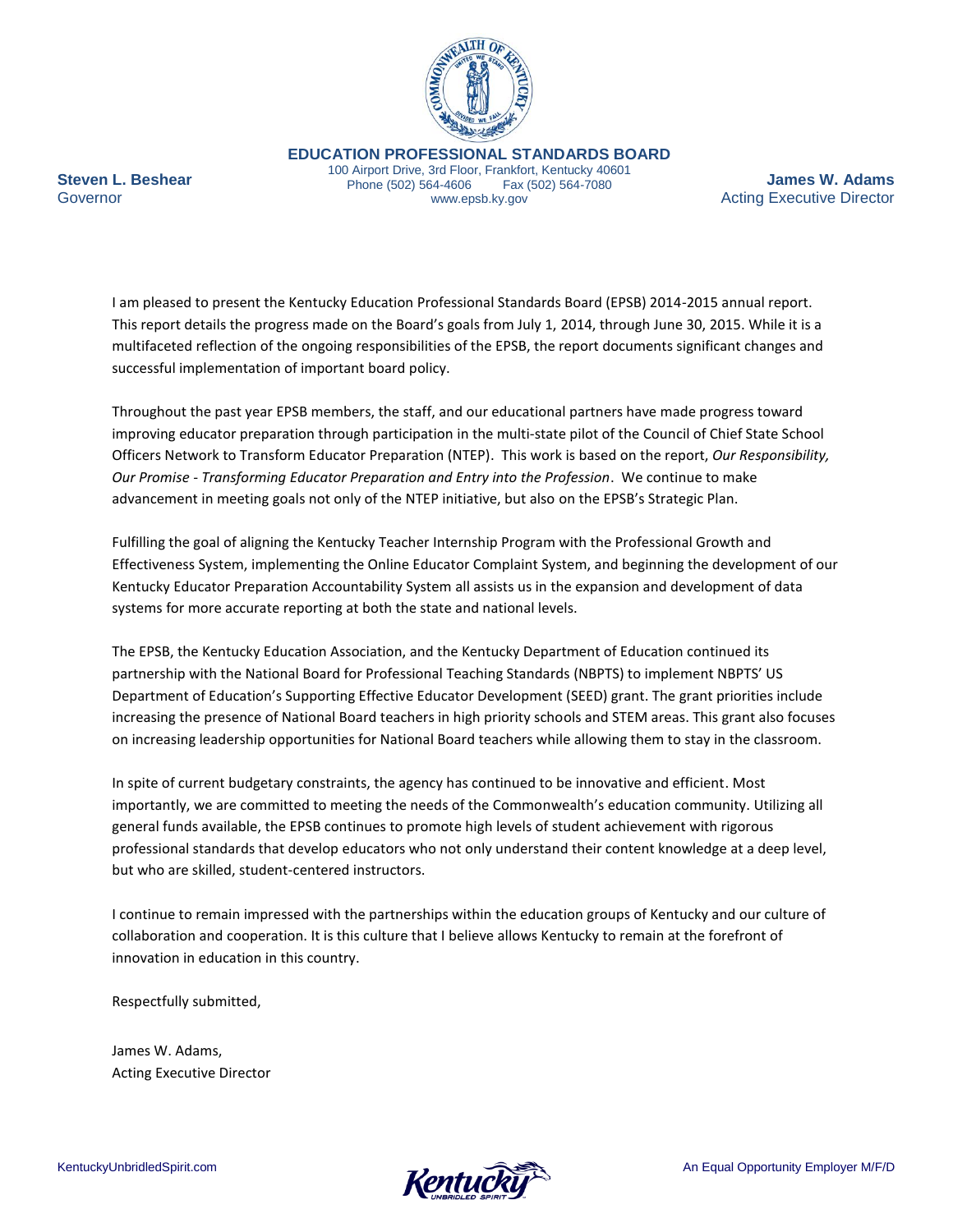# **EPSB Goals and Strategies Annual Report**

# **July 1, 2014 - June 30, 2015**

#### **Vision Statement**

*Every public school teacher and administrator in Kentucky is an accomplished professional committed to helping all children become productive members of a global society.*

#### **Mission Statement**

*The Education Professional Standards Board, in full collaboration and cooperation with its education partners, promotes high levels of student achievement by establishing and enforcing rigorous professional standards for preparation, certification, and responsible and ethical behavior of all professional educators in Kentucky.* 

# **Goal 1:**

**Every approved educator preparation program meets or exceeds all accreditation standards and prepares knowledgeable, capable teachers and administrators who demonstrate effectiveness in helping all students reach educational achievement.**

*Strategy 1.1. Maintain regular and rigorous reviews of all program quality indicators.*

- 1.1.1. Approved teacher leader master's programs as of June 2015:
	- Asbury University
	- Bellarmine University
	- Brescia University
	- Campbellsville University
	- Eastern Kentucky University
	- Georgetown College
	- Lindsey Wilson College
	- Midway University
	- Morehead State University
	- Murray State University
	- Northern Kentucky University
	- Spalding University
	- Thomas More College
	- Union College
	- University of Kentucky (Educational Leadership, IECE, and Special Education)
	- University of Pikeville
	- University of the Cumberlands
	- University of Louisville
	- Western Kentucky University
- 1.1.2. Approved principal redesign programs as of July 2015:
	- Asbury University
	- Bellarmine University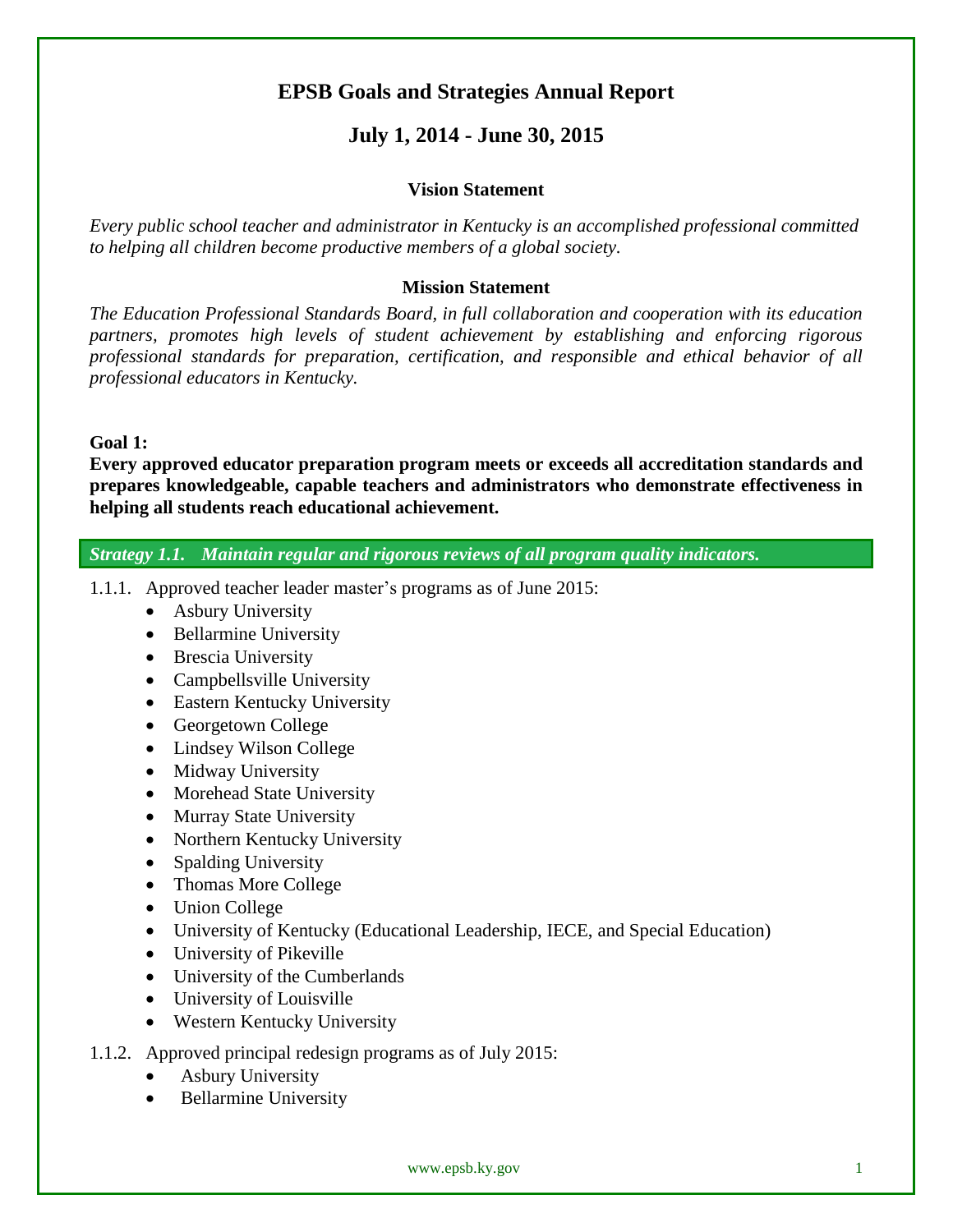Approved principal redesign programs as of July 2015:

- Eastern Kentucky University
- Morehead State University
- Murray State University
- Northern Kentucky University
- Spalding University
- University of Kentucky
- University of Louisville
- University of the Cumberlands
- Western Kentucky University
- 1.1.3. Accreditation visits fall 2014:
	- Transylvania University (continuing NCATE/state visit)
- 1.1.4. Accreditation visits spring 2015:
	- Asbury University (continuing NCATE/state visit)
	- Union College (first NCATE/state visit)
	- University of the Cumberlands (first NCATE/state visit)
- 1.1.5. Program activity for June 2014- July 2015

| <b>Institution</b>           | Program                                                                                                                                                         | <b>Action</b>           | <b>Date</b>    |
|------------------------------|-----------------------------------------------------------------------------------------------------------------------------------------------------------------|-------------------------|----------------|
| Alice Lloyd College          | $LBD$ P-12                                                                                                                                                      | Approved                | February 2015  |
| <b>Asbury University</b>     | LBD 8-12 Endorsement<br>School Principal for Rank I<br>Non-degree (Traditional and<br>Option 6 routes)                                                          | Closed upon IHE request | November 2014  |
| <b>Bellarmine University</b> | School Superintendent                                                                                                                                           | Approved                | August 2014    |
| <b>Centre College</b>        | All programs                                                                                                                                                    | Approved                | June 2015      |
| Georgetown College           | MSD P-12 (Initial Grad;<br>Traditional and Option 6)                                                                                                            | Approved                | December 2014  |
| Morehead State University    | MSD P-12 (Initial Grad;<br>Traditional and Option 6)                                                                                                            | Closed upon IHE request | September 2014 |
| Murray State University      | MSD P-12 (Certification Only<br>Option 6)                                                                                                                       | Closed upon IHE request | October 2014   |
| Northern Kentucky            | Planned Program for Rank I<br>(Specialist)                                                                                                                      | Approved                | May 2015       |
| University                   | MSD P-12 (Certification Only<br>Option 6)                                                                                                                       | Approved                | September 2014 |
|                              | ESL P-12 Endorsement (MA)                                                                                                                                       | Approved                | June 2015      |
| <b>Union College</b>         | Gifted P-12 Endorsement (MA)                                                                                                                                    | Approved                | October 2014   |
|                              | Visually Impaired P-12<br>(Initial Grad Certification Only<br>and Option 6)                                                                                     | Approved                | October 2014   |
| University of Kentucky       | CTE Principal P-12<br>(Certification Only, Master's<br>and Rank I non-degree);<br>Elementary (Rank I Master's);<br>School Media Librarian (Initial<br>Master's) | Closed upon IHE request | March 2015     |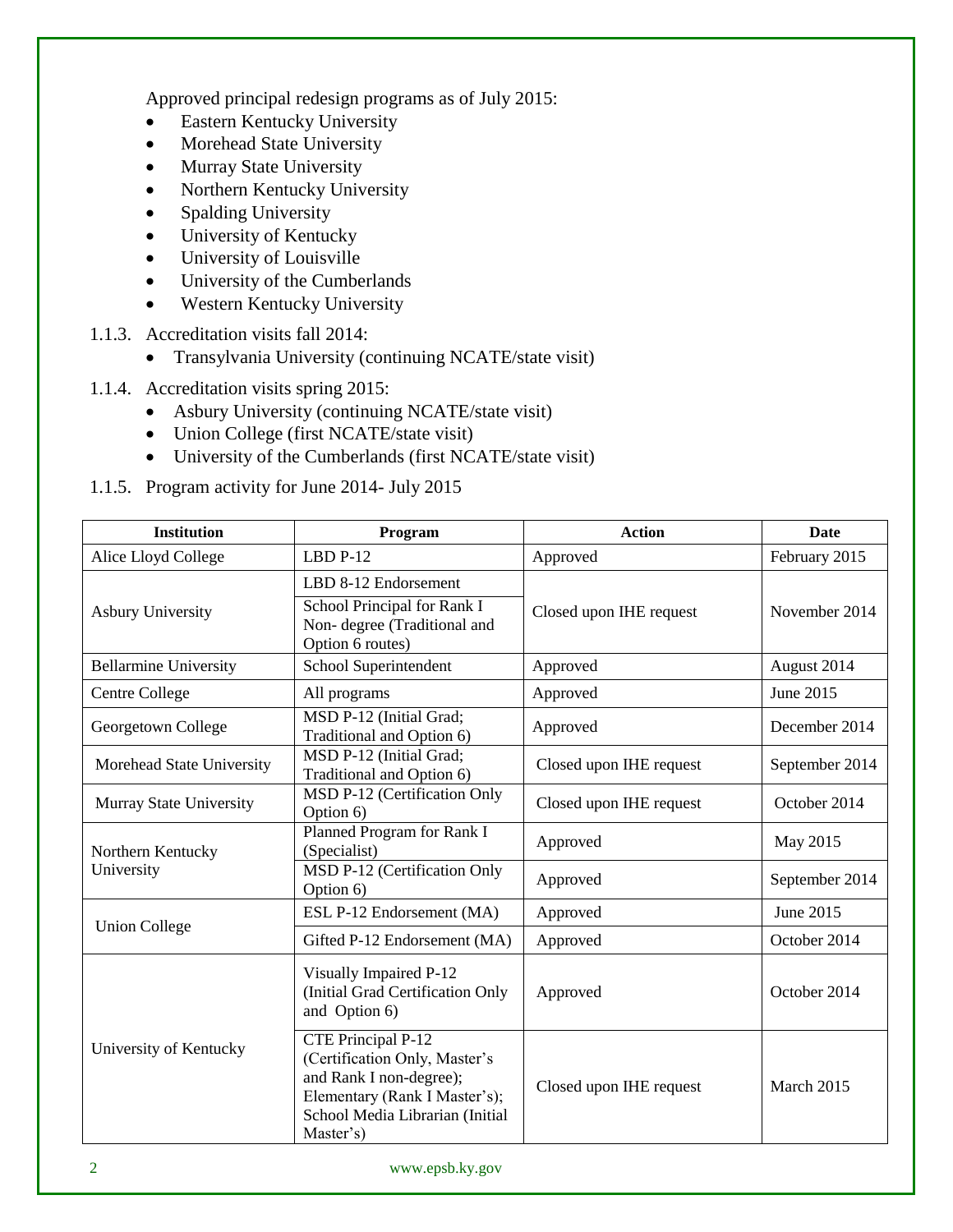|                         | Teacher Leader in IECE (Rank<br>I Non-degree); Teacher Leader<br>in Special Ed (Rank I Non-<br>degree); Middle School<br>(Certification Only Option 6)                                                                                                                               | Closed upon IHE request | March 2015     |
|-------------------------|--------------------------------------------------------------------------------------------------------------------------------------------------------------------------------------------------------------------------------------------------------------------------------------|-------------------------|----------------|
| University of Kentucky  | Initial Grad: Option 6: 8-12:<br>Biology, Chemistry, Earth<br>Science, Math, ; Business and<br>Marketing, Family and<br>Consumer Sciences (Initial and<br>Advanced) 5-12;<br>Communication Disorders P-<br>12; Director of Special Ed<br>(Rank I Master's and<br>Certification Only) | Closed upon IHE request | September 2014 |
| University of Pikeville | Teacher Leader (MA, Rank I<br>Non-degree, Endorsement<br>Only)                                                                                                                                                                                                                       | Approved                | December 2014  |

*Strategy 1.2. Document and publish information on the quality of each preparation program.*

- 1.2.1. The Accreditation Audit Committee (AAC) completed biennial reviews for fifteen (15) institutions:
	- Asbury University
	- Bellarmine University
	- Berea College
	- Campbellsville University
	- Centre College
	- Eastern Kentucky University
	- Kentucky Christian University
	- Kentucky Wesleyan College
	- Midway College
	- Morehead State University
	- Spalding University
	- St. Catharine College
	- Thomas More College
	- University of Louisville
	- Western Kentucky University
- 1.2.2. Program approval recommendations were reviewed by the appropriate committees:
	- Teacher Leader proposals Master's Review Committee
	- Principal proposals Principal Review Committee
	- Superintendent proposals Superintendent Review Committee
	- Base, restricted base, and endorsement program proposals Content Area Program Review Committee and Reading Committee
	- Conceptual Frameworks and Continuous Assessment Plans Continuous Assessment Review Committee and Reading Committee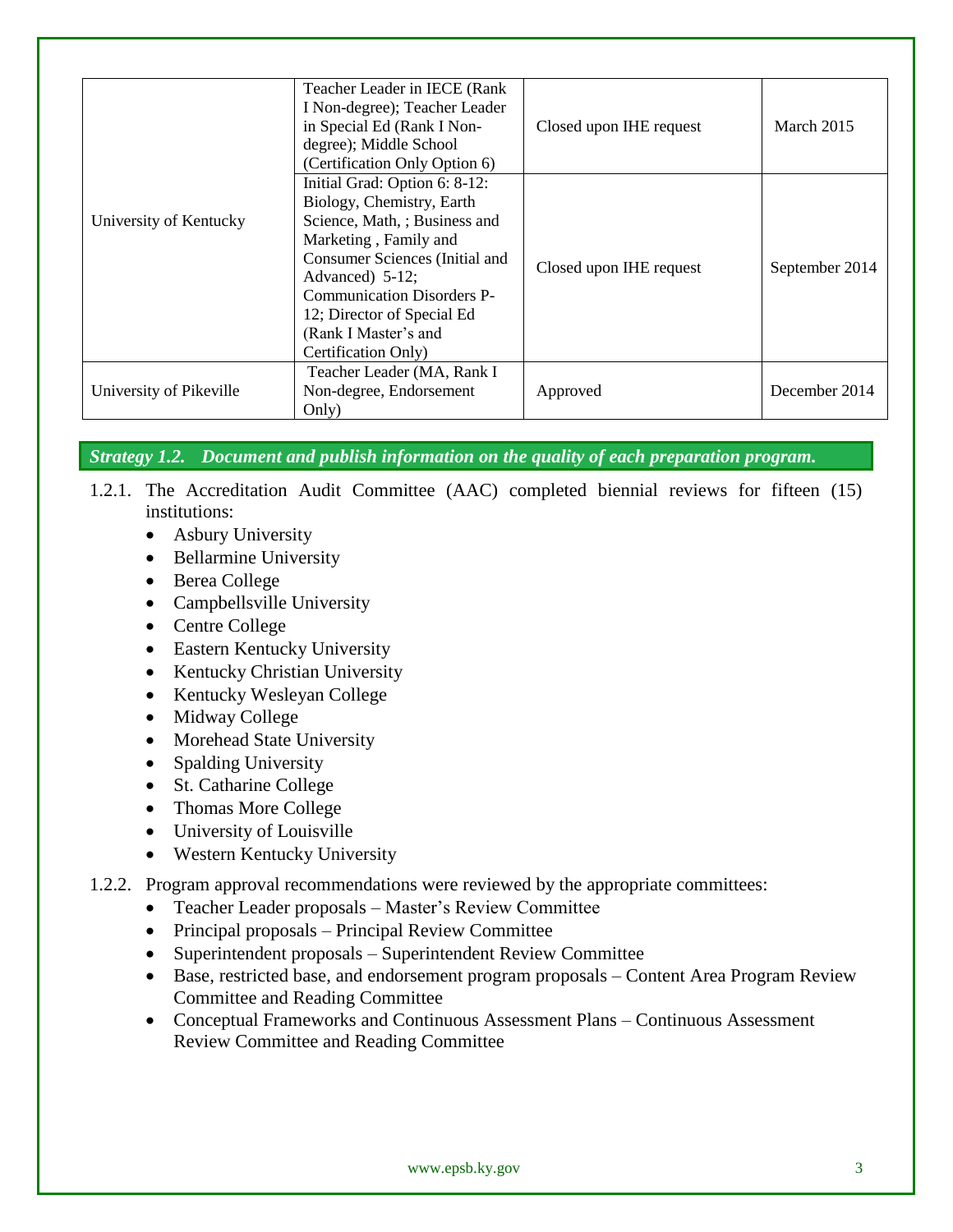1.2.3. Accreditation recommendations were presented to the EPSB from the Accreditation

Audit Committee:

- August 2014 Brescia University, Georgetown College, Kentucky State University, University of the Cumberlands Option 6 Investigation
- $\bullet$  June 2015 Transylvania University
- 1.2.4. The Kentucky Educator Preparation Program (KEPP) Report Card was updated for all institutions during the spring semester following submission of Annual Reports and includes contact and accreditation information.
- 1.2.5. Institutions conducted first NCATE/state joint accreditation visit:
	- University of the Cumberlands March  $22 25$ , 2015
	- Union College March  $15 18$ , 2015
- 1.2.6. The Division of Educator Preparation (DEP) staff continued work with Information Technology (IT) staff to refine the Teacher Preparation Data Dashboard providing demographic and performance information. Substantial progress has been made on developing more detailed reports as additional data become available through other state agencies.
- 1.2.7. DEP staff continued work with the Program and Accreditation Review Committee (PARC) to develop the Kentucky Educator Preparation Accountability System (KEPAS).

# *Strategy 1.3. Provide technical assistance to support program improvement.*

- 1.3.1. Technical assistance was provided to institutions of higher education (IHE) regarding program revisions, program submissions, and accreditation issues.
- 1.3.2. Technical assistance regarding accreditation and program approval was provided to all institutions that requested support. Much of that support is provided via telephone calls and emails. Campus visits and EPSB office visits were made for twelve (12) institutions: Bellarmine University, Brescia University, Georgetown College, Kentucky State University, Morehead State University, Northern Kentucky University, Spalding University, St. Catharine College, Transylvania University, University of Kentucky, University of Louisville and University of the Cumberlands.
- 1.3.3. Technical assistance was provided to institutions requesting assistance with Continuous Assessment Plans based on the Continuous Assessment Review Committee (CARC) review feedback.
- 1.3.4. Technical assistance was provided to IHEs regarding the online Cooperating Teacher Program computer application.
- 1.3.5. Interpretation and implementation of state regulations related to student teacher placement in the Cooperating Teacher Program were provided by EPSB staff.
- 1.3.6. Guidance was provided to IHE personnel to ensure that each Kentucky student teacher is placed with a qualified supervising teacher through the Cooperating Teacher Program.
- 1.3.7. Assistance was provided to cooperating teachers seeking tuition waivers for their service as cooperating teachers.
- 1.3.8. Technical assistance was provided with admission and exit data reports.
- 1.3.9. Assistance was provided to IHEs regarding completion of the Higher Education Opportunity Act Title II report.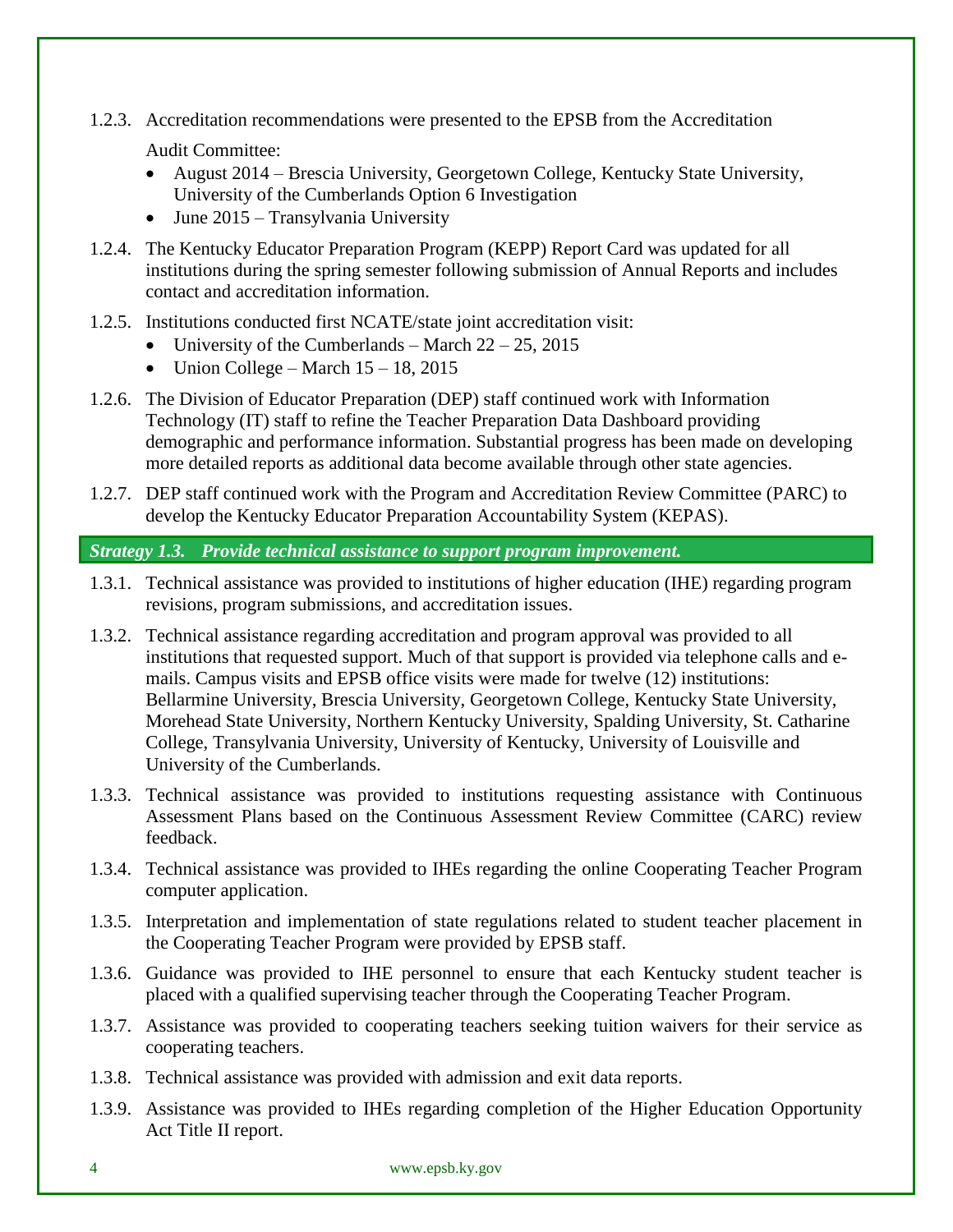- 1.3.10. An Option 6 Camp was jointly conducted by Division of Educator Preparation and Division of Certification to all IHEs with Option 6 programs to clarify regulatory requirements and respond to IHE questions and concerns.
- 1.3.11. Staff provided assistance related to IHEs, P-12 teachers, and others via e-mails and telephone calls.
- 1.3.12. Staff provided training and assistance related to the Kentucky Field Experience Tracking System.
- 1.3.13. DEP staff continued work with Information Technology (IT) staff to develop the KEPAS which includes web-enabled program submission and annual reporting components.

*Strategy 1.4. Utilize research to inform program improvements.*

- 1.4.1. EPSB staff participated in webinars on the CAEP Standards, Title II Reporting, Accountability, and Technology.
- 1.4.2. EPSB staff received feedback from IHEs on program submission requirements, reporting, and review processes; feedback shaped program approval and reporting template development to emphasize inclusion and review of candidate data.
- 1.4.3. EPSB continued collaboration with KDE, CPE, and outside experts to develop metrics for evaluating program effectiveness at both the initial and advanced levels.
- 1.4.4. Staff attended the Association of American Colleges for Teacher Education (AACTE) Annual Meeting.
- 1.4.5. Staff attended the annual CAEP State Clinic to share and gather information from other states regarding state/provider-level strategies being implement to ensure education preparation program improvement.
- 1.4.6. Staff attended the CAEP Site Visitor Training in Louisville and provided assistance to CAEP staff during the training in June 2015.

*Strategy 1.5. Review programs to ensure focus on student learning.*

- 1.5.1. The EPSB-appointed committees review programs and meet on an as-needed basis. In August 2014, 14 new appointments and 2 reappointments were made to the Reading Committee that reviewed 101 program submissions in October 2014 and 42 programs in June 2015.
- 1.5.2. The Teacher Leader's Masters Review Committee continues to meet to verify program impact and quality.
- 1.5.3. PARC is evaluating the program review and accreditation processes and will make recommendations to the board to strengthen those processes. Multiple templates have been developed for program proposals. PARC is developing rubrics for the evaluation processes of the program submissions.
- 1.5.4. LPAC completed submission guidelines and templates to be implemented to ensure that every secondary preparation program prepares all teachers to address literacy across content areas.

*Strategy 1.6. Maintain a focus on continuous improvement of all preparation programs.* 

1.6.1. PARC continued work on procedures and protocols to reflect the new accreditation and program approval procedure options.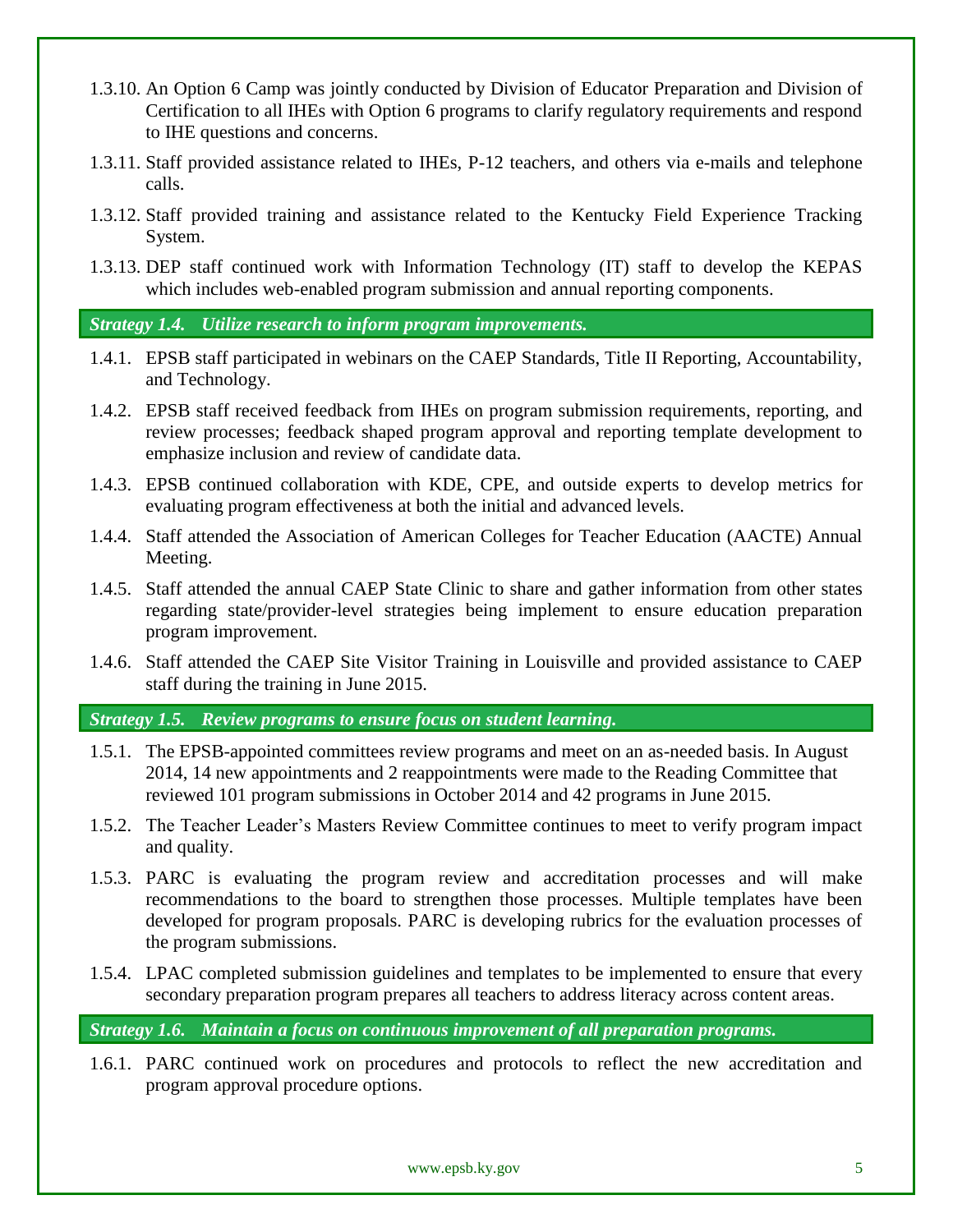- 1.6.2. Staff members continue to participate in NCATE's transition to CAEP to ensure that the EPSB and Kentucky's educator preparation providers are aware of the changes.
- 1.6.3. The DEP director presented an update on the division's activities and regulatory changes, including higher admission standards and enhanced clinical experiences, to participants in the KACTE conferences and meetings.
- 1.6.4. The DEP director presented an update on the division's activities and regulatory changes, including higher admission standards and enhanced clinical experiences, to participants in the Kentucky Association of Teacher Educators (KATE) fall conference.

## *Strategy 1.7. Provide accurate and reliable data to support decision making.*

- 1.7.1. Institutional and program information is updated regularly on the EPSB website.
- 1.7.2. The DEP collects data and presents to the EPSB the annual Cooperating Teacher Data Report summarizing the EPSB's payments to P-12 teachers who host student teachers.
- 1.7.3. In the 2014-2015 reporting period, 2,505 cooperating teachers were paid slightly over \$598,840 for supervision of 1,939 student teachers.
- 1.7.4. In the 2014-2015 reporting period, 189 student teachers were placed outside Kentucky.
- 1.7.5. DEP staff work directly with educator preparation providers on a daily basis to ensure accurate and complete data are provided by and to educator preparation providers, e.g., ensuring that admitted candidate data are accurate so certificate issuance is streamlined.
- 1.7.6. DEP staff and the EPSB information technology (IT) staff collaborated to improve the functionality and utility of the Admissions and Exits System application.
- 1.7.7. The DEP continued to ensure collaboration between the Kentucky Center for Education and Workforce Statistics (KCEWS) and educator preparation programs by sharing information among the partners and engaging KCEWS attendance at KACTE meetings.
- 1.7.8. The DEP and IT staff continued collaboration with KDE, KITEP (KACTE's technology work group), and other education partners to refine and provide additional training on a state-of-theart online system linking Kentucky's Infinite Campus student and classroom data to pre-service field experience reporting. The system, the Kentucky Field Experience Tracking System (KFETS), is accessible to institutions and candidates completing field experiences as a component of an educator preparation course. KFETS will help ensure consistent reporting for all candidates and programs. The KFETS system is the first of its kind and will provide a realtime, portable record of candidates' completion of field experiences required by the EPSB. The data will also be shared with the state P-20 longitudinal data system at the Kentucky Center for Education and Workforce Statistics for use in ongoing policy research.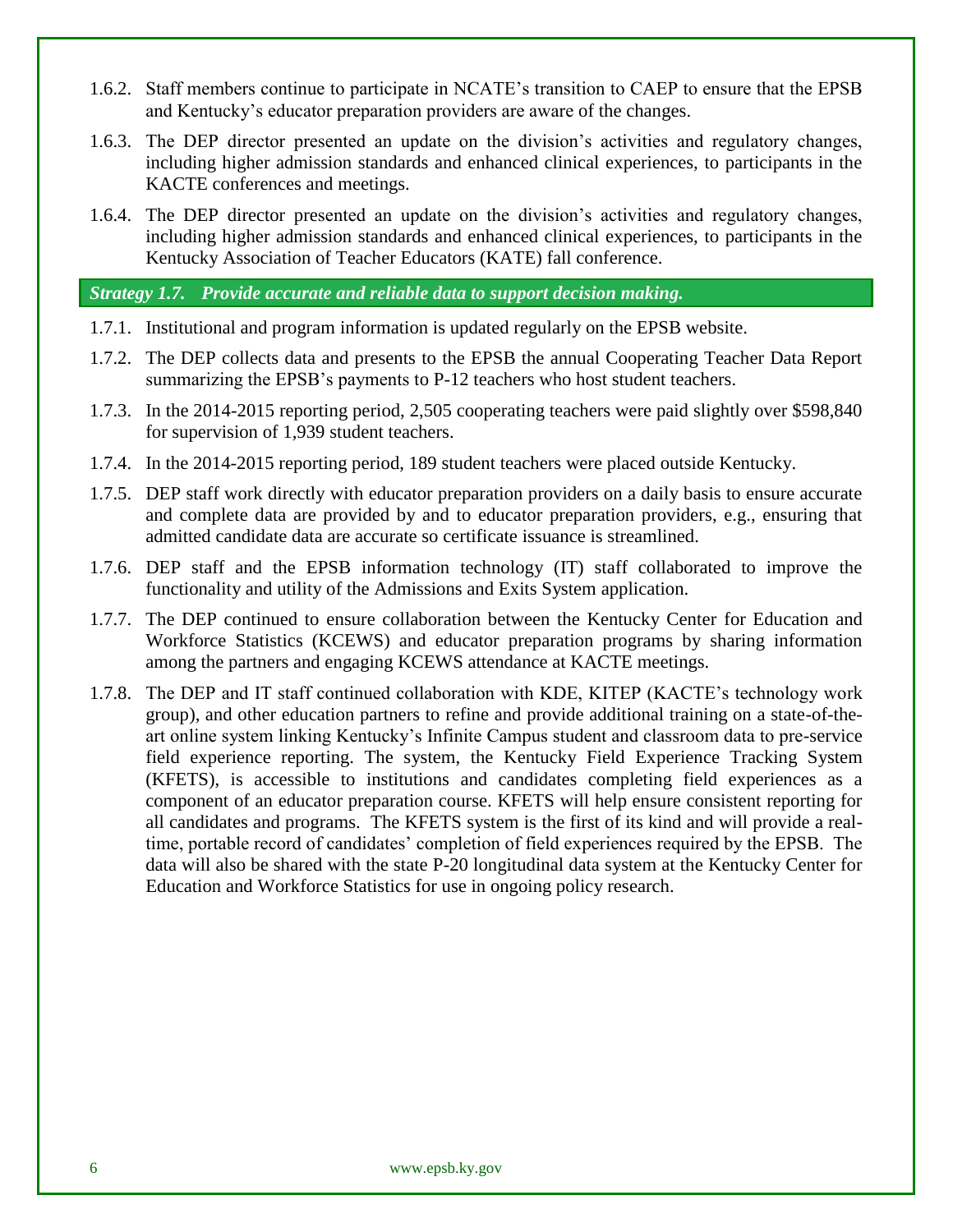# **Goal 2:**

**Every professional position in a Kentucky public school is staffed by a properly credentialed educator.**

*Strategy 2.1. Document every assignment of educators in Kentucky public schools.*

- 2.1.1. Noncertified teachers and those teaching out of their appropriate areas are identified in the Local Educator Assignment Data (LEAD) report, conducted by EPSB staff each fall and spring. Overall, the percentage of teachers who are clearing the report has increased from 99.90% in fall 2006 to our most recent report, fall 2014, where 99.92% of teachers cleared. Of the 40,986 teachers audited in the fall 2014 report, only 50 were "flagged" due to an issue with certification for all or (usually) part of their teaching schedule. Of those 50 "flagged," 24 were vacant teaching positions at the time of reporting. These issues were sent to KDE staff for possible corrective action, and no SEEK funding was withheld during the 2014-2015 school year due to LEAD reporting errors.
- 2.1.2. Discrepancies between educator credentials and the educator's job classification dropped from over 950 when first checked in fall 2005 to only 18 unresolved issues in the fall of 2014. The MUNIS information, received from KDE annually in the fall, is used by EPSB staff to assist in the examination of non-teaching positions. Because EPSB staff has suggested corrective action during each LEAD report, it is anticipated that districts will continue to maintain a high compliance rate during the 2015-2016 school year. Many of these problems stem from the misapplication of MUNIS job class categories compared to certifications held, and they can be resolved upon discovery.

| <b>School Year</b> | <b>Teachers</b> | <b>Principals and</b><br><b>Assistant Principals</b> | <b>Ratio of All Teachers to All</b><br><b>Principals</b> |
|--------------------|-----------------|------------------------------------------------------|----------------------------------------------------------|
| 2004-2005          | 42,325          | 2,035                                                | 21:1                                                     |
| 2005-2006          | 44,790          | 2.079                                                | 22:1                                                     |
| 2006-2007          | 44,789          | 2,118                                                | 21:1                                                     |
| 2007-2008          | 44,608          | 2,124                                                | 21:1                                                     |
| 2008-2009          | 43,620          | 2,156                                                | 20:1                                                     |
| 2009-2010          | 42.796          | 2,186                                                | 20:1                                                     |
| 2010-2011          | 42,708          | 2,205                                                | 19:1                                                     |
| 2011-2012          | 42,582          | 2,259                                                | 19:1                                                     |
| 2012-2013          | 41,965          | 2,314                                                | 18:1                                                     |
| 2013-2014          | 41,346          | 2,326                                                | 18:1                                                     |
| 2014-2015          | 41,735          | 2,358                                                | 18:1                                                     |

2.1.3. Teacher and Principal Count

2.1.4. Total applications processed by the Division of Certification

| <b>School Year</b> | <b>Total</b> |
|--------------------|--------------|
| 2010-2011          | 27,328       |
| 2011-2012          | 31,334       |
| 2012-2013          | 35,396       |
| 2013-2014          | 33,032       |
| 2014-2015          | 37,836       |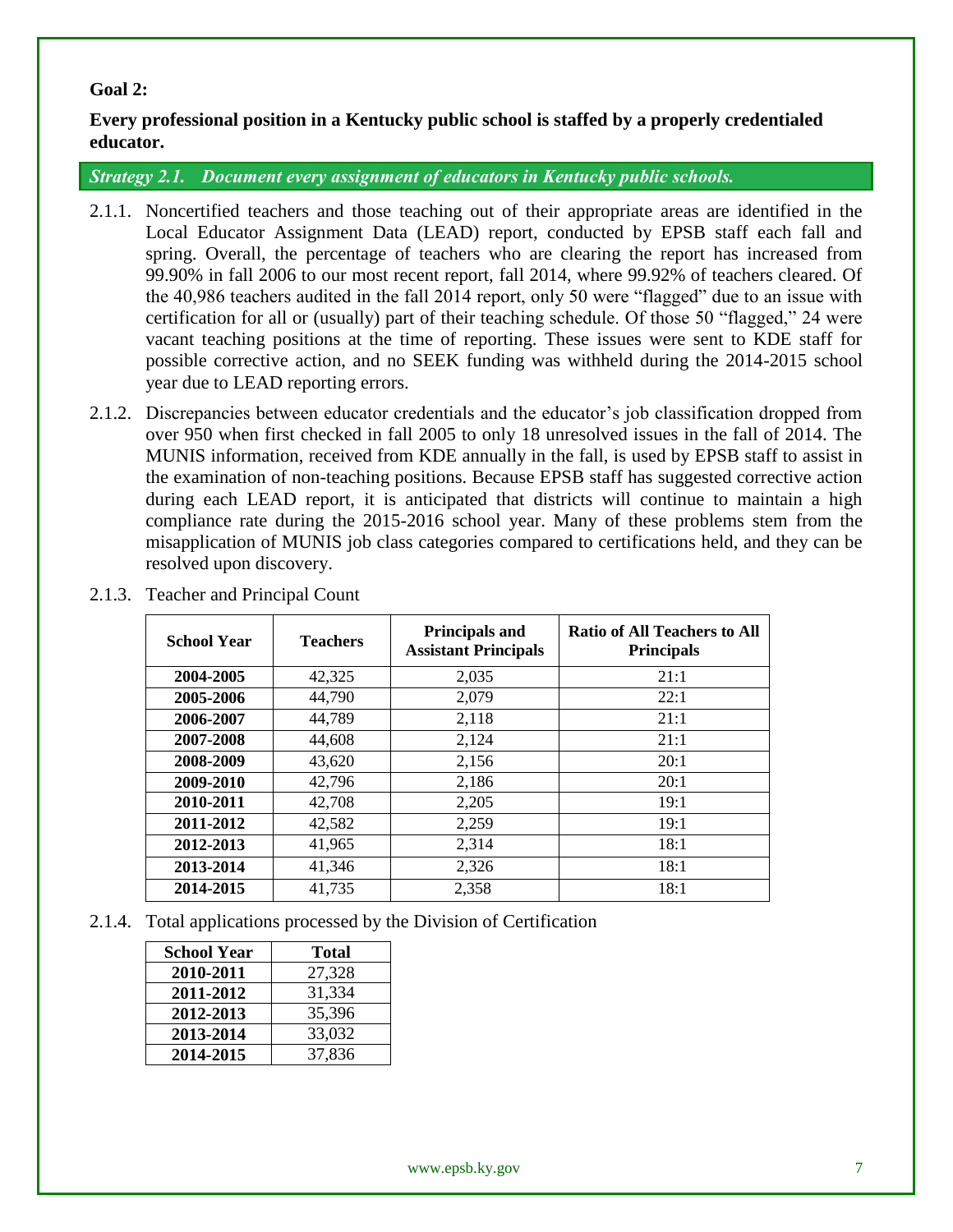*Strategy 2.2. Document the highly qualified status of all Kentucky teachers as required under NCLB.*

2.1.5. The Highly Qualified Teacher (HQT) Report as required by the No Child Left Behind Act (NCLB) was completed in the spring of 2015. Based upon data entry by the local school districts, Kentucky has 99.5% of its teachers who meet highly qualified status in core academic areas as defined by NCLB. This figure is compared to a 99.7% % HQ rate reported for 2013- 2014. The complete state-wide HQ teacher report is available by grade range and poverty status at:<http://www.epsb.ky.gov/Reports/hqreports.asp>

*Strategy 2.3. Monitor the validity and reliability of teacher and administrator assessments.*

2.3.1. Effective September 1, 2015, the Board adopted the following new assessments and corresponding cut scores:

| <b>Test Title</b>                                       | Test # | <b>Qualifying Score</b> |
|---------------------------------------------------------|--------|-------------------------|
| <b>Agriculture</b>                                      | 5701   | 147                     |
| <b>Early Childhood: Content Knowledge</b>               | 5025   | 156                     |
| <b>Elementary Education: Multiple Subjects</b>          | 5001   |                         |
| Reading and Language Arts Subtest                       | 5002   | 157                     |
| <b>Mathematics Subtest</b>                              | 5003   | 157                     |
| <b>Social Studies Subtest</b>                           | 5004   | 155                     |
| Science Subtest                                         | 5005   | 159                     |
| <b>Family and Consumer Sciences</b>                     | 5122   | 153                     |
| <b>Gifted Education</b>                                 | 5358   | 157                     |
| <b>Health and Physical Education: Content Knowledge</b> | 5857   | 160                     |
| <b>Middle School Science</b>                            | 5440   | 150                     |
| <b>School Psychologist</b>                              | 5402   | 147                     |
| <b>Speech-Language Pathology</b>                        | 5331   | 162                     |

2.3.2. Praxis Core tests are currently offered continuously, providing faster results for decision making and increased testing availability for candidates to meet their needs. Additional tests moving to continuous testing in September, 2015 include Kentucky Specialty Test of Instructional & Administration Practices (6015), Music: Content Knowledge (5113), and Speech Communication: Content Knowledge (5221).

*Strategy 2.4. Document and publish the results of all assessments required of new teachers and new administrators.*

2.4.1. Number of people taking Praxis I Tests (Praxis I was replaced with CASE September 1, 2014)

| <b>School Year</b> | Number of people in<br>Kentucky who took a<br><b>Praxis I test</b> | Number of people outside of<br>Kentucky who sent their<br><b>Praxis I scores to Kentucky</b> | <b>Number of Praxis I tests</b><br>administered in Kentucky |
|--------------------|--------------------------------------------------------------------|----------------------------------------------------------------------------------------------|-------------------------------------------------------------|
| 2006-2007          | 1,020                                                              | 77                                                                                           | 2,678                                                       |
| 2007-2008          | 1,111                                                              | 73                                                                                           | 3,045                                                       |
| 2008-2009          | 912                                                                | 98                                                                                           | 2,603                                                       |
| 2009-2010          | 992                                                                | 70                                                                                           | 2,936                                                       |
| 2010-2011          | 883                                                                | 57                                                                                           | 2,546                                                       |
| 2011-2012          | 1,257                                                              | 66                                                                                           | 3,984                                                       |
| 2012-2013          | 3,204                                                              | 238                                                                                          | 10,986                                                      |
| 2013-2014          | 3,800                                                              | 338                                                                                          | 13,124                                                      |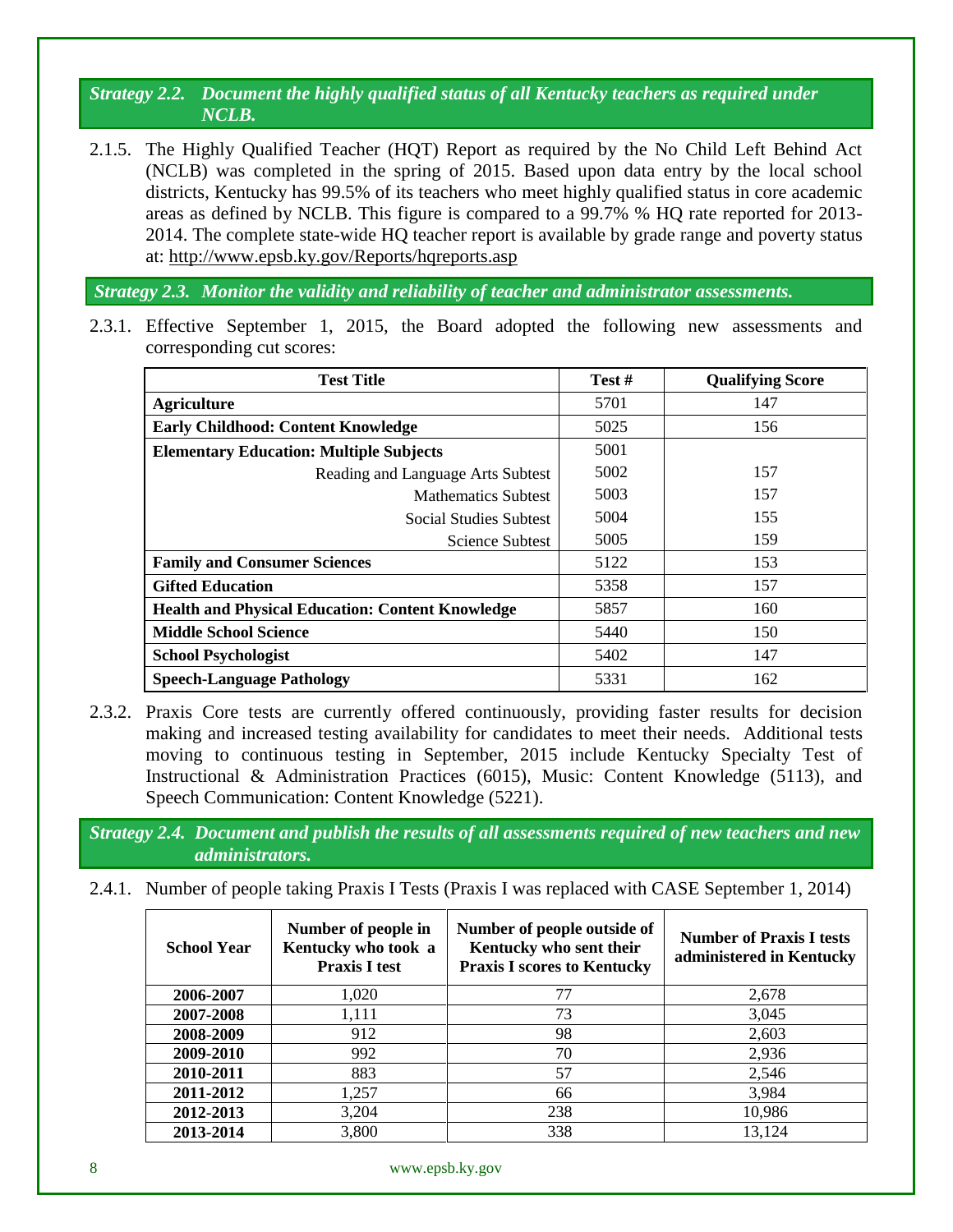# 2.4.2. Number of people taking the Core Academic Skills for Educators Test (CASE)

| <b>School Year</b> | Number of people in<br>Kentucky who took a<br><b>CASE</b> test | Number of people outside of<br>Kentucky who sent their<br><b>CASE</b> scores to Kentucky | <b>Number of CASE tests</b><br>administered in Kentucky |
|--------------------|----------------------------------------------------------------|------------------------------------------------------------------------------------------|---------------------------------------------------------|
| 2013-2014          | 188                                                            |                                                                                          | 508                                                     |
| $*2014 - 2015$     | 3.115                                                          | 300                                                                                      | 9.810                                                   |

# 2.4.3. Number of people taking Praxis II Tests

| <b>School Year</b> | <b>Number of Praxis II</b><br>test takers who took<br>the test in Kentucky | Number of people outside of<br>Kentucky who sent their<br><b>Praxis II scores to Kentucky</b> | <b>Number of Praxis II tests</b><br>administered in Kentucky |
|--------------------|----------------------------------------------------------------------------|-----------------------------------------------------------------------------------------------|--------------------------------------------------------------|
| 2003-2004          | 5,627                                                                      | 626                                                                                           | 11,843                                                       |
| 2004-2005          | 6,134                                                                      | 683                                                                                           | 13,130                                                       |
| 2005-2006          | 6,212                                                                      | 561                                                                                           | 12,905                                                       |
| 2006-2007          | 5,894                                                                      | 592                                                                                           | 11,980                                                       |
| 2007-2008          | 5,879                                                                      | 808                                                                                           | 12,100                                                       |
| 2008-2009          | 6,013                                                                      | 965                                                                                           | 11,948                                                       |
| 2009-2010          | 6,470                                                                      | 958                                                                                           | 12,811                                                       |
| 2010-2011          | 6,658                                                                      | 942                                                                                           | 12,553                                                       |
| 2011-2012          | 6,965                                                                      | 734                                                                                           | 12,526                                                       |
| 2012-2013          | 5,709                                                                      | 909                                                                                           | 13,724                                                       |
| $*2013-2014$       | 5,079                                                                      | 822                                                                                           | 13,192                                                       |
| $*2014 - 2015$     | 3,742                                                                      | 739                                                                                           | 09,925                                                       |

2.4.4. Number of School Leader Licensure Assessment (SLLA) Tests

| <b>School Year</b> | <b>Number of SLLA test</b><br>takers who took the<br>test in Kentucky | Number of SLLA test takers<br>who took the test outside of<br><b>Kentucky but requested</b><br>scores be sent to Kentucky | <b>Number of SLLA tests</b><br>administered in Kentucky |
|--------------------|-----------------------------------------------------------------------|---------------------------------------------------------------------------------------------------------------------------|---------------------------------------------------------|
| 2005-2006          | 364                                                                   | 34                                                                                                                        | 364                                                     |
| 2006-2007          | 293                                                                   | 16                                                                                                                        | 295                                                     |
| 2007-2008          | 390                                                                   | 57                                                                                                                        | 398                                                     |
| 2008-2009          | 377                                                                   | 30                                                                                                                        | 378                                                     |
| 2009-2010          | 708                                                                   | 222                                                                                                                       | 708                                                     |
| 2010-2011          | 336                                                                   | 46                                                                                                                        | 367                                                     |
| 2011-2012          | 345                                                                   | 73                                                                                                                        | 353                                                     |
| 2012-2013          | 403                                                                   | 135                                                                                                                       | 418                                                     |
| 2013-2014          | 318                                                                   | 59                                                                                                                        | 332                                                     |
| $*2014 - 2015$     | 243                                                                   | 40                                                                                                                        | 245                                                     |

2.4.5. Number of Kentucky Principal Tests (KYPT)

| <b>School Year</b> | <b>Number taking KYPT</b><br>administered by<br>Kentucky |
|--------------------|----------------------------------------------------------|
| 2004-2005          | 486                                                      |
| 2005-2006          | 382                                                      |
| 2006-2007          | 321                                                      |
| 2008-2009          | 398                                                      |
| 2009-2010          | 531                                                      |
| 2010-2011          | 546                                                      |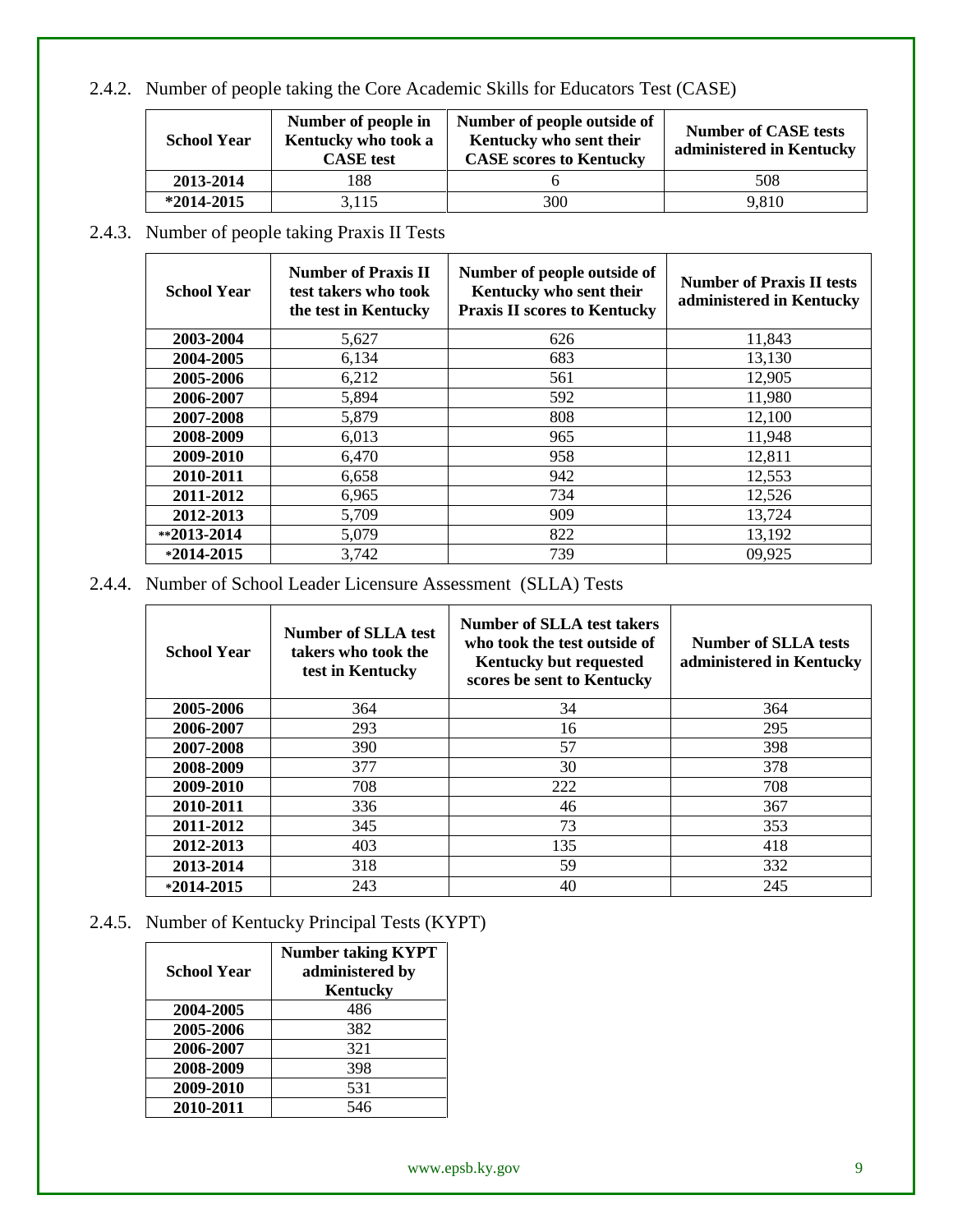| <b>School Year</b> | <b>Number of KYPT test</b><br>takers who took the<br>test in Kentucky | Number of KYPT test takers<br>who took the test outside of<br>Kentucky but requested scores<br>be sent to Kentucky | <b>Number of KYPT</b><br>tests administered in<br>Kentucky |
|--------------------|-----------------------------------------------------------------------|--------------------------------------------------------------------------------------------------------------------|------------------------------------------------------------|
| 2011-2012          | 661                                                                   | 6 I                                                                                                                | 664                                                        |
| 2012-2013          | 428                                                                   | 30                                                                                                                 | 441                                                        |
| 2013-2014          | 312                                                                   | 40                                                                                                                 | 321                                                        |
| $*2014 - 2015$     | 250                                                                   | 49                                                                                                                 | 258                                                        |

*Notes:* 

Counts include any examinee who took a test regardless of whether the score was reported or not.

\* The School Year runs from September to August. 2014-2015 data listed includes test dates through July 20, 2015.

\*\*2013-2014 Praxis II numbers were revised to correct for CORE numbers that were inadvertently included.

2.4.6. Pass rates on specific assessments may be found at the Kentucky Educator Preparation Report Card (KEPP) website. The results may be viewed for a specific preparation program or overall statewide. The KEPP Report Card is available at:

https://wd.kyepsb.net/EPSB.WebApps/KEPPReportCard/Public/default.aspx

*Strategy 2.5. Maintain a focus on continuous improvement of all traditional and alternative route certification procedures and processes.*

- 2.5.1. The Division of Certification continued to refine certification processing during 2014-2015. All communication with applicants, formerly done via USPS mail, is now being done via email, which has increased processing time and saves the agency in printing and postage costs. The division also sends emails to applicants as soon as their certificate is processed, providing an immediate communication with the applicant when processing is complete.
- 2.5.2. The EPSB's issuance of the online TC-4 application for Emergency Substitute certificate ensures that all such teachers undergo the nationwide background check via the National Association of State Directors of Teacher Education and Certification (NASDTEC) Clearinghouse, and it allows the EPSB to more closely examine any character and fitness issues.
- 2.5.3. Experienced teachers gaining additional certification through TC-HQ since its inception:

| <b>Subject Area</b>                 | <b>Number Certified</b> |
|-------------------------------------|-------------------------|
| <b>Biology 8-12</b>                 | 50                      |
| <b>Chemistry 8-12</b>               | 67                      |
| <b>Earth Science 8-12</b>           | 15                      |
| English 8-12                        | 68                      |
| French                              | 8                       |
| German                              | 1                       |
| <b>Health</b>                       | 25                      |
| <b>Mathematics 8-12</b>             | 67                      |
| <b>Middle Grades English</b>        | 229                     |
| <b>Middle Grades Mathematics</b>    | 189                     |
| <b>Middle Grades Science</b>        | 168                     |
| <b>Middle Grades Social Studies</b> | 212                     |
| <b>Physical Education</b>           | 4                       |
| Physics 8-12                        | 20                      |
| <b>Social Studies 8-12</b>          | 59                      |
| <b>Spanish</b>                      | 10                      |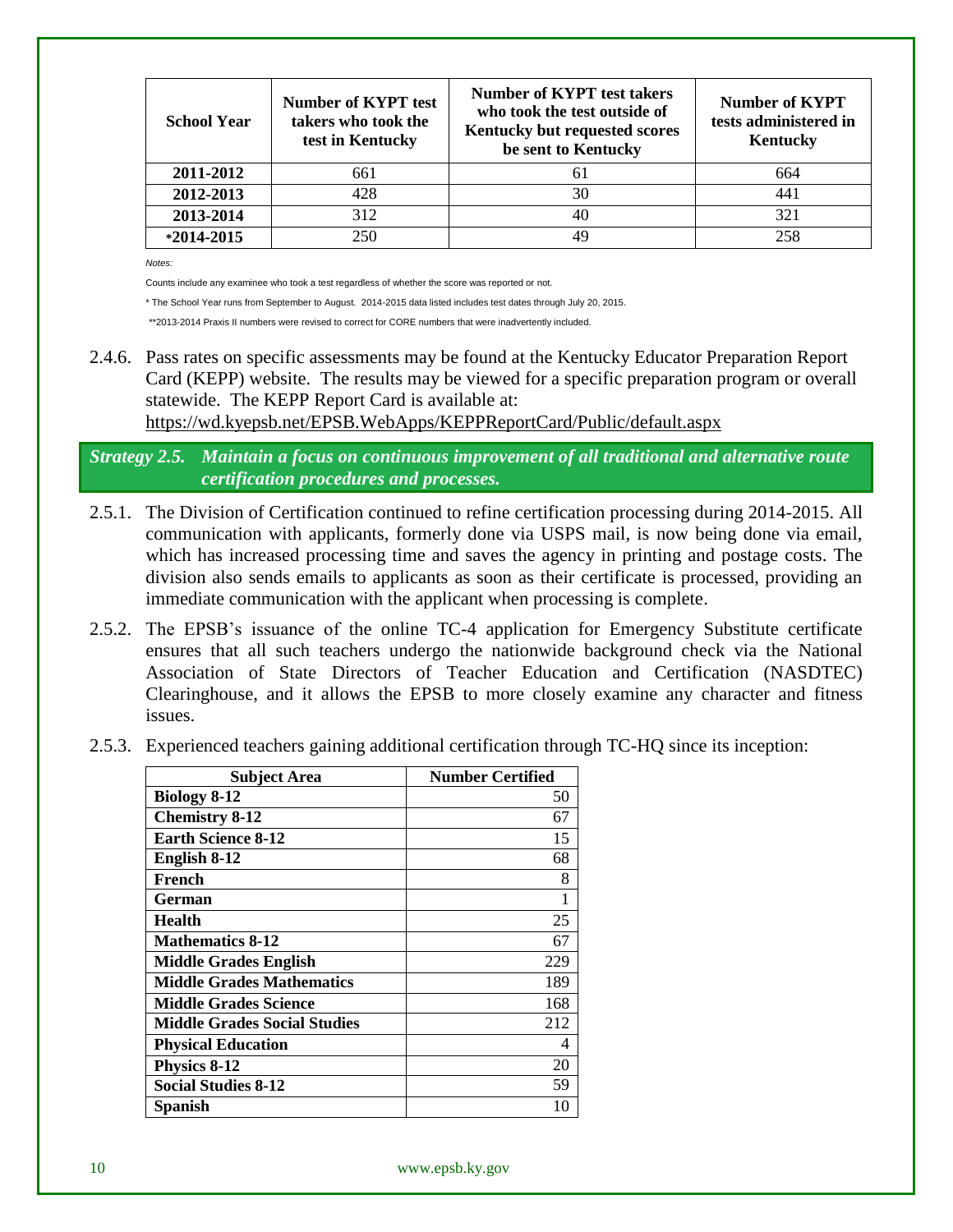# *Strategy 2.6. Provide accurate and reliable data to support decision making.*

- 2.6.1. The certification data system (Web E03) allows the Division of Certification director to view reports on the number of certificate transactions occurring daily. This reporting was expanded in 2014 to allow certification consultants access to this data as well. This is especially useful during the peak season to make changes in how the division utilizes personnel in responding to certification inquiries.
- 2.6.2. Besides the array of data gathered internally, the certification division director and staff continued to expand trainings with constituent groups and gather information relative to the division's services as well as possible needs of districts. These efforts included meeting with and/or presenting to human resources directors, university personnel, and other school district personnel.
- 2.6.3. The number of emergency, probationary, and alternative route certificates is also a data element which is requested often for decision and policy making, especially outside the agency. Emergency certificate numbers slightly increased during the past year, from 153 for 2013-2014 to 157 in 2014-2015. Many of these emergency-certified teachers do hold other types of full professional Kentucky teaching certifications or statements of eligibility in other teaching areas. This indicates that many of these emergency certifications are being requested to cover a partial schedule or one class only, and the teacher is fully trained (and often experienced) in pedagogy. It should be noted that the number of probationary certificates rose from 136 in 2013-2014 to 157 in 2014-2015. (See table in 2.6.4)
- 2.6.4. Emergency and Probationary Certificates (Five-Year Count)

| <b>School Year</b>  | 2010-2011 | 2011-2012      | 2012-2013 | 2013-2014 | 2014-2015 |
|---------------------|-----------|----------------|-----------|-----------|-----------|
| <b>Emergency</b>    | 265       | Q <sub>1</sub> |           |           | 244       |
| <b>Probationary</b> | 202       | .86            | ' 54      | 136       | 157       |

- 2.6.5. The 2014-2015 year reflected a decrease in the number of Kentucky teachers using an alternative route to acquire certification. This is likely attributed to the overall hiring of fewer new teachers during the year across the state. In 2011, the Kentucky General Assembly passed legislation for Option 8, which allows the Teach For America (TFA) organization to begin work preparing teachers for those eastern Kentucky districts who have contracted with TFA. Seventy-four (74) teachers worked under the TFA certificate during 2013-2014 and sixty (60) during the 2014-2015 year.
- 2.6.6. Alternative Routes to Certification (Five-Year Count)

| <b>Description</b>                                      | 2010-2011 | 2011-2012 | 2012-2013 | 2013-2014 | 2014-2015 |
|---------------------------------------------------------|-----------|-----------|-----------|-----------|-----------|
| <b>Option 1 - Exceptional Work</b>                      | 23        | 27        | 13        | 18        | 11        |
| <b>Experience</b><br><b>Option 2 - Local District</b>   |           |           |           |           |           |
| <b>Training</b>                                         | 16        | 22        | 18        |           |           |
| <b>Option 3 - College Faculty</b>                       | 34        | 67        | 48        | 35        | 55        |
| <b>Option 4 - Adjunct Instructor</b>                    | 54        | 66        | 66        | 71        | 68        |
| <b>Option 5 - Veteran of the</b><br><b>Armed Forces</b> | 11        | 27        | 26        | 17        | 21        |
| <b>Option 6 - University Based</b>                      | 1,412     | 1,313     | 1,148     | 942       | 829       |
| <b>Option 7 - University Institute</b>                  | 2         | 6         | 2         |           | $\Omega$  |
| <b>Option 8 - Teach For America</b>                     |           | 21        | 46        | 74        | 60        |
| <b>Grand Totals by School Year</b>                      | 1,552     | 1,549     | 1,367     | 1,159     | 1,045     |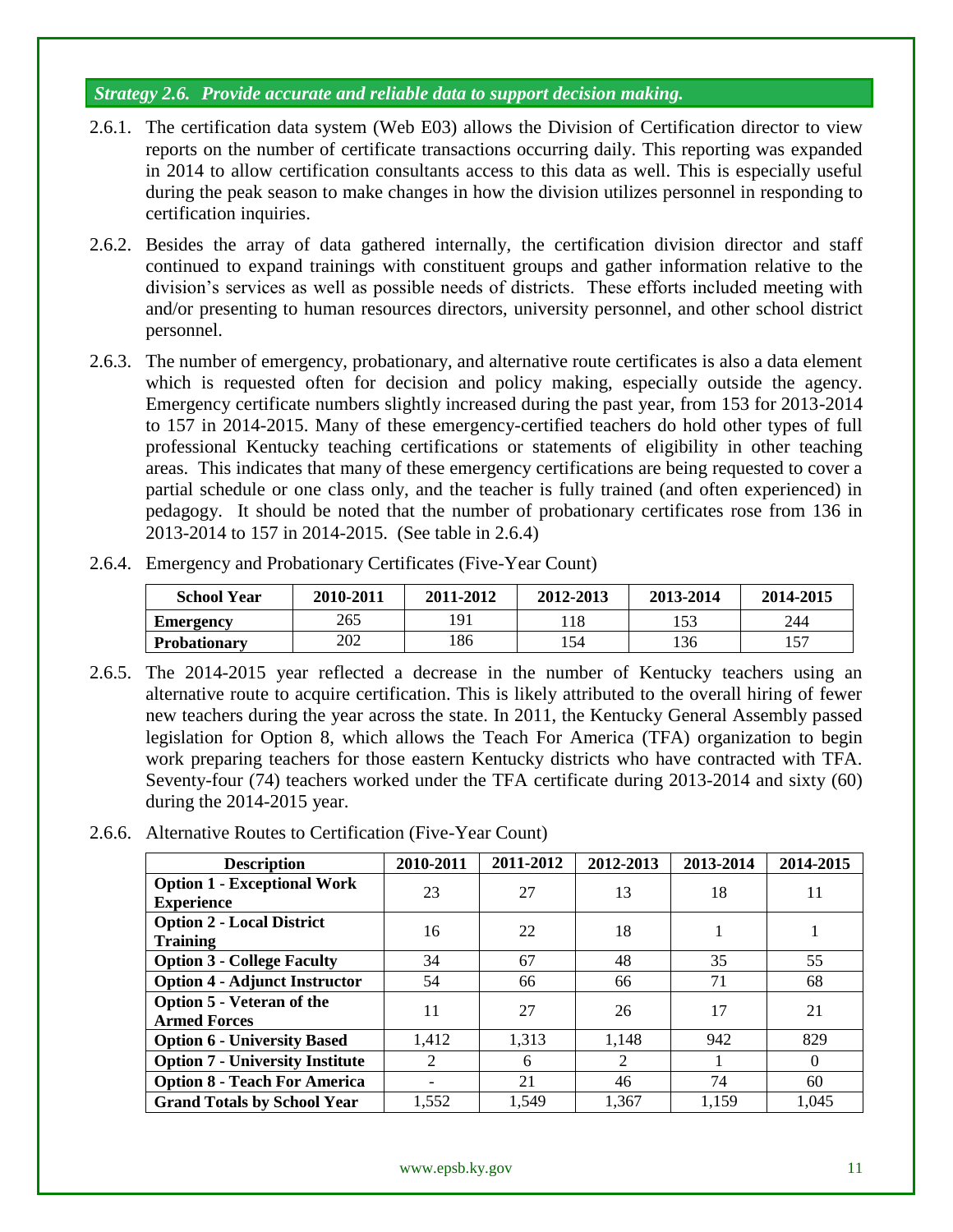# **Goal 3:**

**Every credentialed educator exemplifies behaviors that maintain the dignity and integrity of the profession by adhering to established law and EPSB Code of Ethics.**

*Strategy 3.1. Promote awareness of the EPSB Code of Ethics.*

- 3.1.1. The Code of Ethics is included in the Kentucky Program Guidelines and is included in the review of all preparation programs.
- 3.1.2. The Code of Ethics is a part of the accreditation process for educator preparation institutions.
- 3.1.3. An electronic copy of the Professional Code of Ethics brochure is posted on the EPSB website and Code of Ethics cards are mailed to school districts and educator preparation institutions requesting them to ensure that each teacher has access to a copy of the code.
- 3.1.4. The Spanish translation of the Professional Code of Ethics and the procedures for filing a complaint are provided on the EPSB's website for Spanish-speaking individuals.
- 3.1.5. The Division of Legal Services continues to provide ethics seminars for student teachers and practicing teachers at school districts, colleges, and universities throughout the state. Seminars took place at the following locations during the 2014-2015 school year:
	- Alice Lloyd College Two (2) visits
	- Asbury University Two  $(2)$  visits
	- Breathitt County Schools
	- Brescia University
	- Centre College
	- Eastern Kentucky University- Two (2) visits
	- Kentucky Association of School Administrators Education Law & Finance Institute
	- Kentucky Association of School Administrators Leadership Institute
	- Kentucky Association of School Administrators New Superintendent Training
	- Kentucky Christian University
	- Kentucky State University
	- Kentucky Wesleyan University
	- Madisonville Community College
	- Montessori High School
	- Murray State University
	- St. Catherine's College
	- SESC Educational Cooperative
	- Thomas More College
	- Todd County Schools
	- $\bullet$  Union College Four (4) visits
	- University of Kentucky- Three (3) visits
	- University of Louisville Five  $(5)$  visits
	- University of Pikeville- Two (2) visits
	- Western Kentucky University Three (3) visits
	- Whitley County Attorney's Office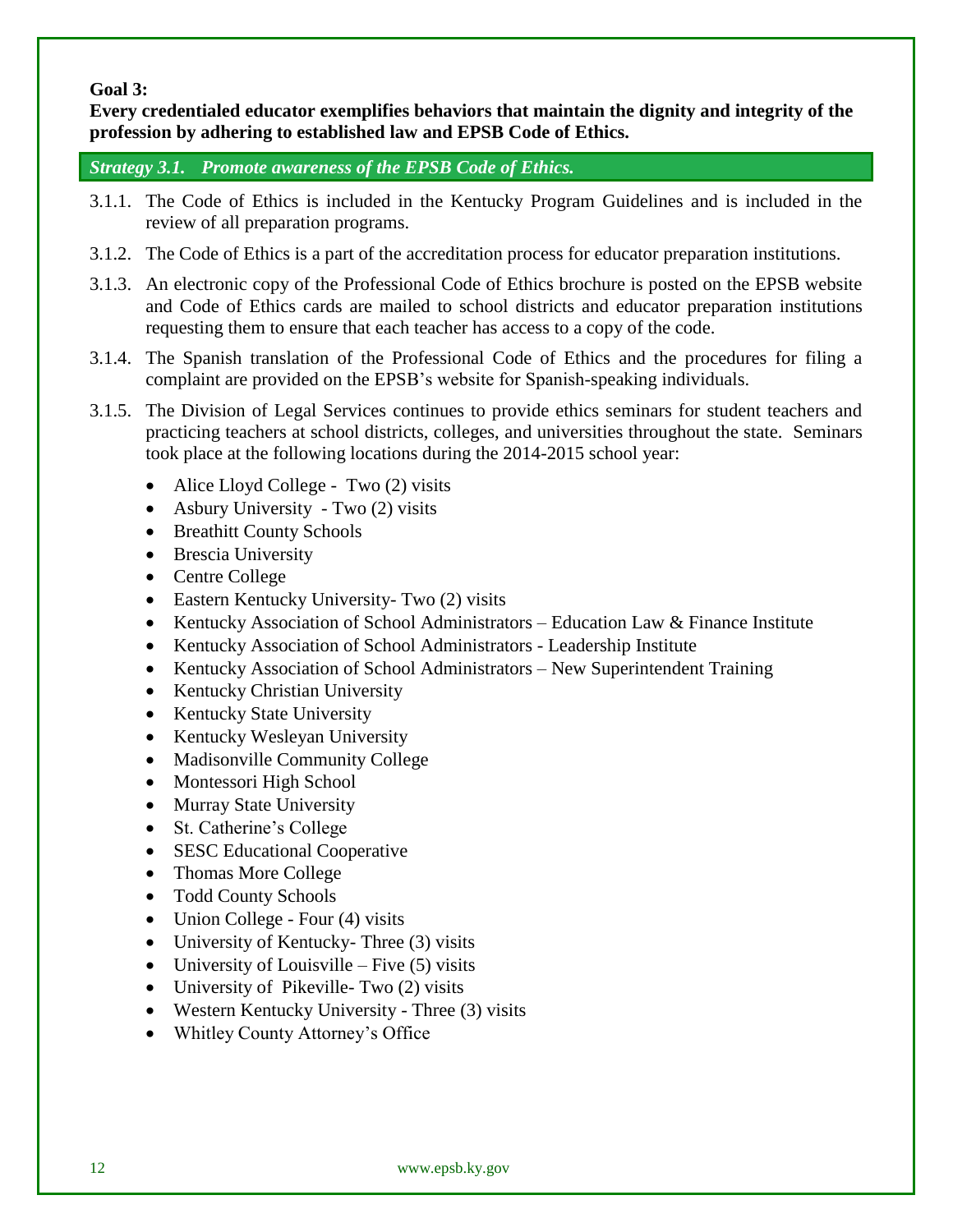## *Strategy 3.2. Maintain an accurate data base of misconduct and character and fitness cases.*

- 3.2.1. The EPSB Division of Legal Services continues to utilize and refine the Legal Case Tracking System (LCTS) that became active in 2007. Developed by the EPSB Information Technology (IT) Branch, the LCTS replaced the previous Microsoft Access data system which had been in use since January of 2000. The LCTS system is designed to aid in increasing the overall efficiency of Legal Services, as well as to collect data to better advise the Board on issues relating to teacher misconduct.
- 3.2.2. In 2011, the Division of Certification, the Division of Legal Services, and the Information Systems Branch began the TC-4 online pilot project with Jefferson County Public Schools and Fayette County Public Schools. This project requires all emergency substitutes used in the district to apply for certification online through the EPSB. This allows school districts and the EPSB to review applicants for emergency substitute certification against past disciplinary cases and the NASDTEC clearinghouse. All 173 school districts have been using this system since the 2012-2013 school year.
- 3.2.3. IT staff has developed an online reporting system for school districts to report misconduct. Superintendents now have access to the system and have the ability to assign a person within the district (e.g., a human resource director) to be her/his designee to submit information.

### *Strategy 3.3. Present in a timely manner all cases for review to the EPSB.*

- 3.3.1. The Division of Legal Services received 748 complaints involving allegations of teacher misconduct during 2014. A disciplinary case is opened against a teacher when a complaint contains credible allegations that the educator violated either the Professional Code of Ethics for Certified Personnel or KRS 161.120. Pursuant to that standard, 294 disciplinary cases were initiated in the 2014 calendar year.
- 3.3.2. As of August 25, 2015, 454 disciplinary complaints have been received and 171 disciplinary cases have been opened for the current calendar year.
- 3.3.3. The EPSB reviewed 380 disciplinary cases during 2014. The EPSB dismissed 82 cases  $(21.57\%)$ , voted to hear 190 cases (50%), and deferred 51 cases (13.4%) for training or more information. The EPSB voted to admonish 57 educators (15%).
- 3.3.4. As of August 25, 2015, there are 332 pending cases referred by the EPSB to a hearing.
- 3.3.5. 256 educator applications were presented to the EPSB in 2014 for character and fitness review. The EPSB approved 202 of those applications, denied 47 applications, and deferred 7.
- 3.3.6. In 2014, the EPSB revoked 26 certificates and 27 were suspended. There were 147 agreed orders presented to the Board and all but one (1) were accepted. The EPSB issued three (3) final orders permanently revoking a certificate.
- 3.3.7 As part of the Strategic Plan for The EPSB, regular meetings of the board were set to be held on the second Monday of even number months to establish consistent meeting dates to ensure timely presentation of disciplinary cases to board.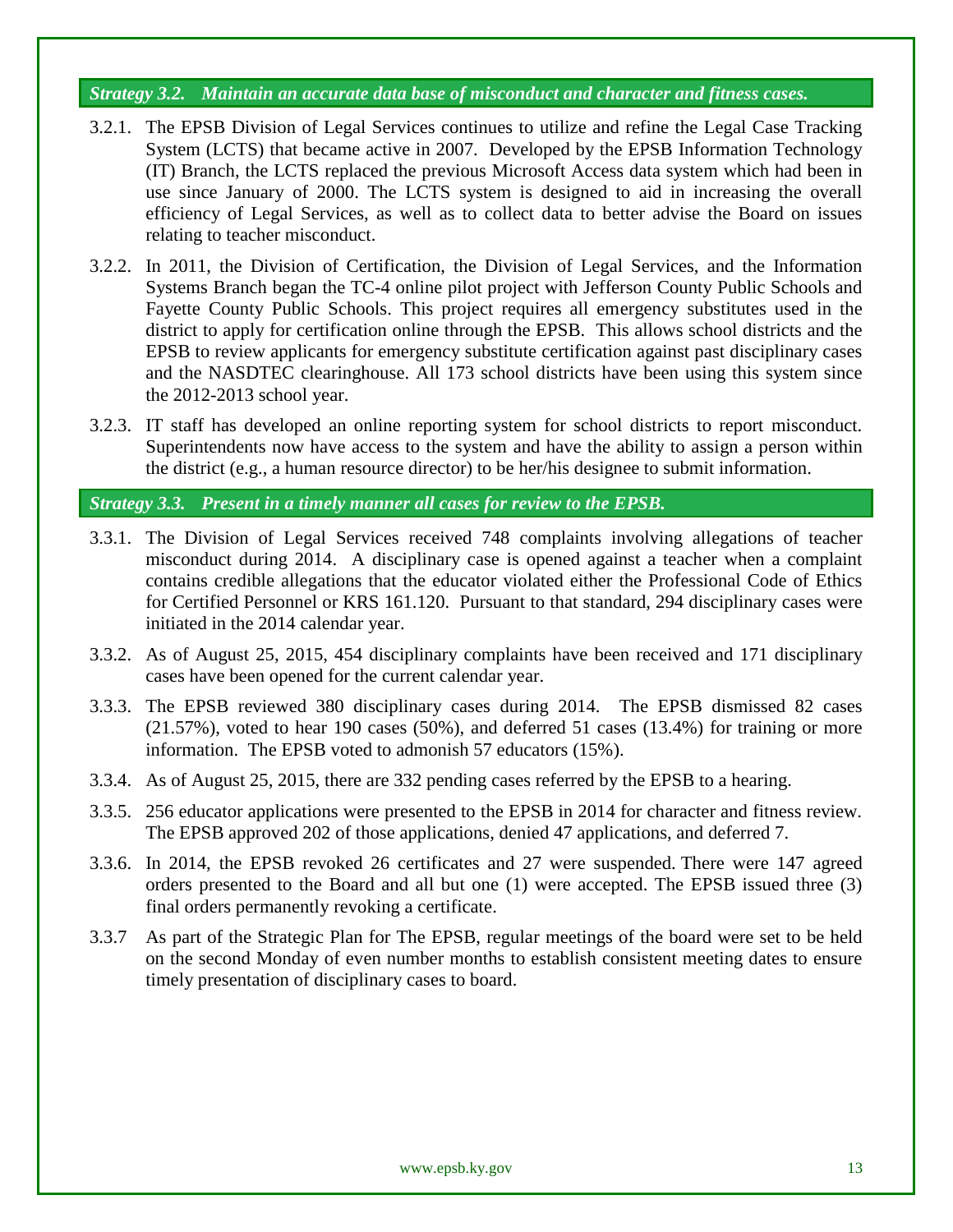#### *Strategy 3.4. Maintain a focus on continuous improvement of all hearing procedures.*

- 3.4.1. In October of 2014, five (5) of the EPSB attorneys attended the National Association of State Directors of Teacher Education and Certification (NASDTEC) Professional Practices Institute in Newport, Rhode Island.
- 3.4.2. In March 2015, three (3) of the EPSB attorneys attended the Kentucky Association of School Administrators' Education Law & Finance Institute. In June 2015, two (2) of the EPSB attorneys attended administrative hearing training sponsored by the Kentucky Office of the Attorney General, Division of Administrative Hearings. In addition to these trainings, the EPSB attorneys have also attended various continuing legal education seminars in order to become better versed in the state and federal laws governing education.
- 3.4.3. The Division of Legal Services began implementation of the recommendations adopted by the Board in September of 2013 from the Committee to Ensure an Ethical Educator Workforce (CEEEW). The newly adopted Character and Fitness questionnaire has been promulgated into regulation as a part of newly designed application forms, and became effective January 1, 2015. Additionally, the Board has adopted a regular meeting schedule of the second Monday of every even numbered month to ensure that disciplinary cases and applications are reviewed in a timely manner.
- 3.4.4. The full-time staff of the Division of Legal Services continuously reviews internal procedures to ensure that all educators are treated fairly during the disciplinary process. Staff attends administrative hearing process training on an annual basis when fiscally permissible.

*Strategy 3.5. Provide accurate and reliable data to support decision making.*

- 3.5.1. The EPSB Kentucky Educator Certification Inquiry (KECI) allows the public to view the suspension or revocation status of an educator's certificate. The website to access KECI can be found at: [https://wd.kyepsb.net/EPSB.WebApps/KECI.](https://wd.kyepsb.net/EPSB.WebApps/KECI)
- 3.5.2. At the June 8, 2015 meeting, the Board voted to suspend the practice of noting whether a disciplinary case is currently pending against an educator in KECI. Previously this notation permitted administrators responsible for personnel within each district to view whether a disciplinary case was currently pending against an educator.
- 3.5.3. In compliance with the EPSB's August 2004 policy change, individuals whose certificates are revoked or suspended continue to submit their certificates to the EPSB. Any certificate subsequently issued to anyone whose certificate was previously revoked or suspended now includes "Revoked" or "Suspended" and the relevant timeframe on the face of the certificate. This assists district authorities in making well-informed hiring decisions.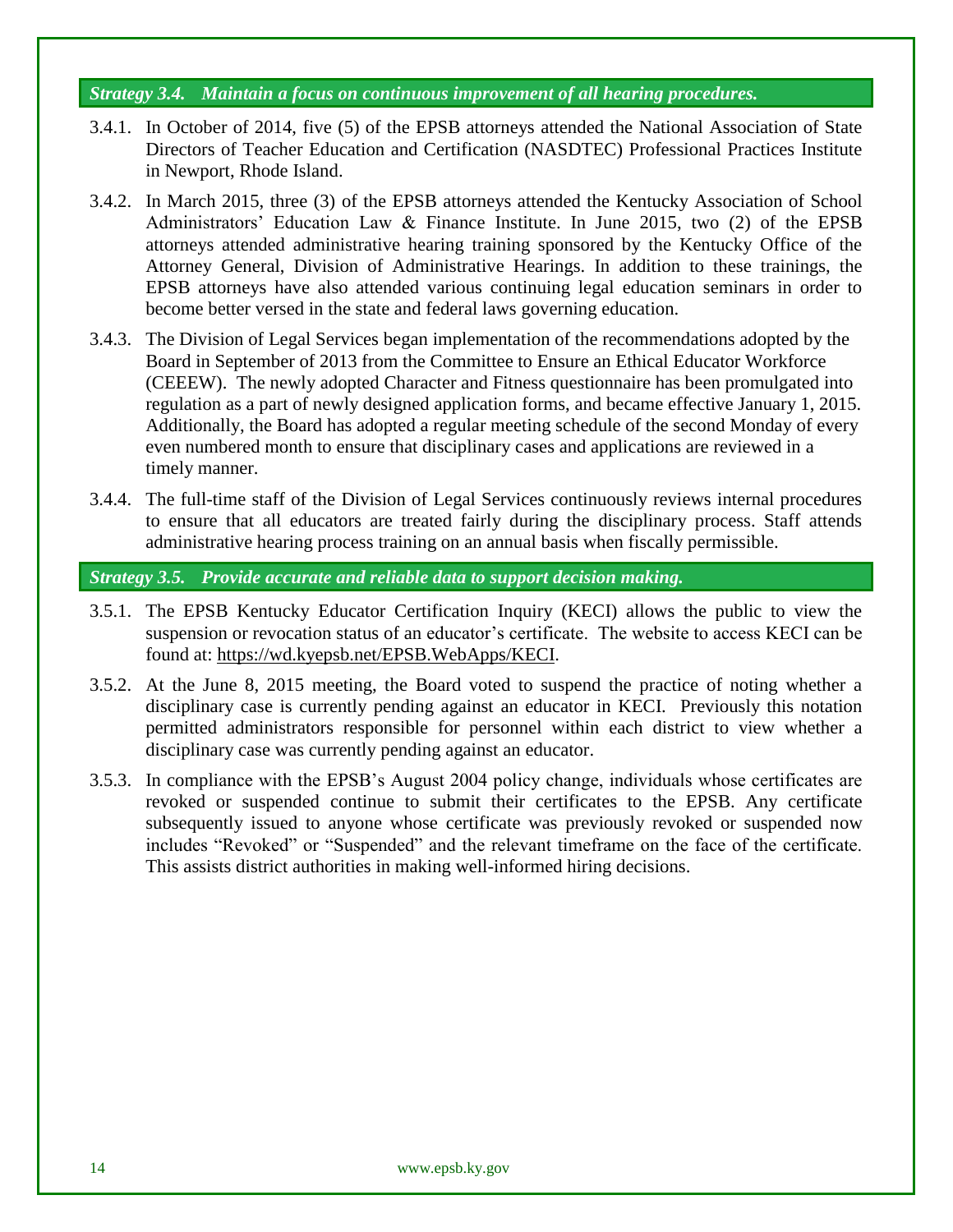## **Goal 4:**

**Every credentialed educator participates in a high quality induction into the profession and approved educational advancement programs that support effectiveness in helping all students achieve.**

*Strategy 4.1. Develop and utilize reliable measures of teacher effectiveness and student achievement that may be used in evaluation of induction and professional advancement activities.*

4.1.1 As part of the Strategic Plan for the EPSB, work was piloted in 2014-2015 to redesign the Kentucky Teacher Internship Program (KTIP) to reflect the Teacher Professional Growth and Effectiveness System (PGES). Redesign work is complete and the new KTIP is being implemented in a statewide pilot during the 2015-2016 school year.

*Strategy 4.2. Ensure that every new teacher and principal has a high quality induction experience while demonstrating knowledge and skills that support student learning.*

- 4.2.1. The online KTIP homework assignment required as a prerequisite to the face-to-face KTIP committee training continues to be part of the training process. The homework consists of several assessments used to indicate the committee member's understanding of the KTIP process and governing regulations. The KTIP face-to-face session includes practice rating with observation that intern committee members must complete to demonstrate their understanding of the framework and their ability to mentor the intern to successful completion.
- 4.2.2. KRS 161.030 mandates that resource teachers spend 50 out-of-class hours in consultation with the interns. However, the 2014-2016 Executive Branch budget bill allows the EPSB flexibility to reduce the number of out-of-class hours, thus providing additional funds to increase the number of interns admitted in KTIP. Currently, due to budget constraints, spring interns are not approved for the internship program unless districts volunteer to cover the costs for the intern. The following table represents the number of interns for the last five (5) years.

| <b>Number of KTIP Interns</b> |                  |                  |                    |              |                             |
|-------------------------------|------------------|------------------|--------------------|--------------|-----------------------------|
| Year                          | <b>Fall Only</b> | <b>Full-Year</b> | <b>Spring Only</b> | <b>Total</b> | <b>Full-Year Equivalent</b> |
| 2010-2011                     | 26               | 2,437            | 331                | 2,794        | 2,615.5                     |
| 2011-2012                     | 316              | 2,234            |                    | 2,550        | 2,392                       |
| 2012-2013                     | 15               | 2,423            |                    | 2,439        | 2,431                       |
| 2013-2014                     | 19               | 2,369            |                    | 2,389        | 2,379                       |
| 2014-2015                     |                  | 2,459            |                    | 2,477        | 2,468                       |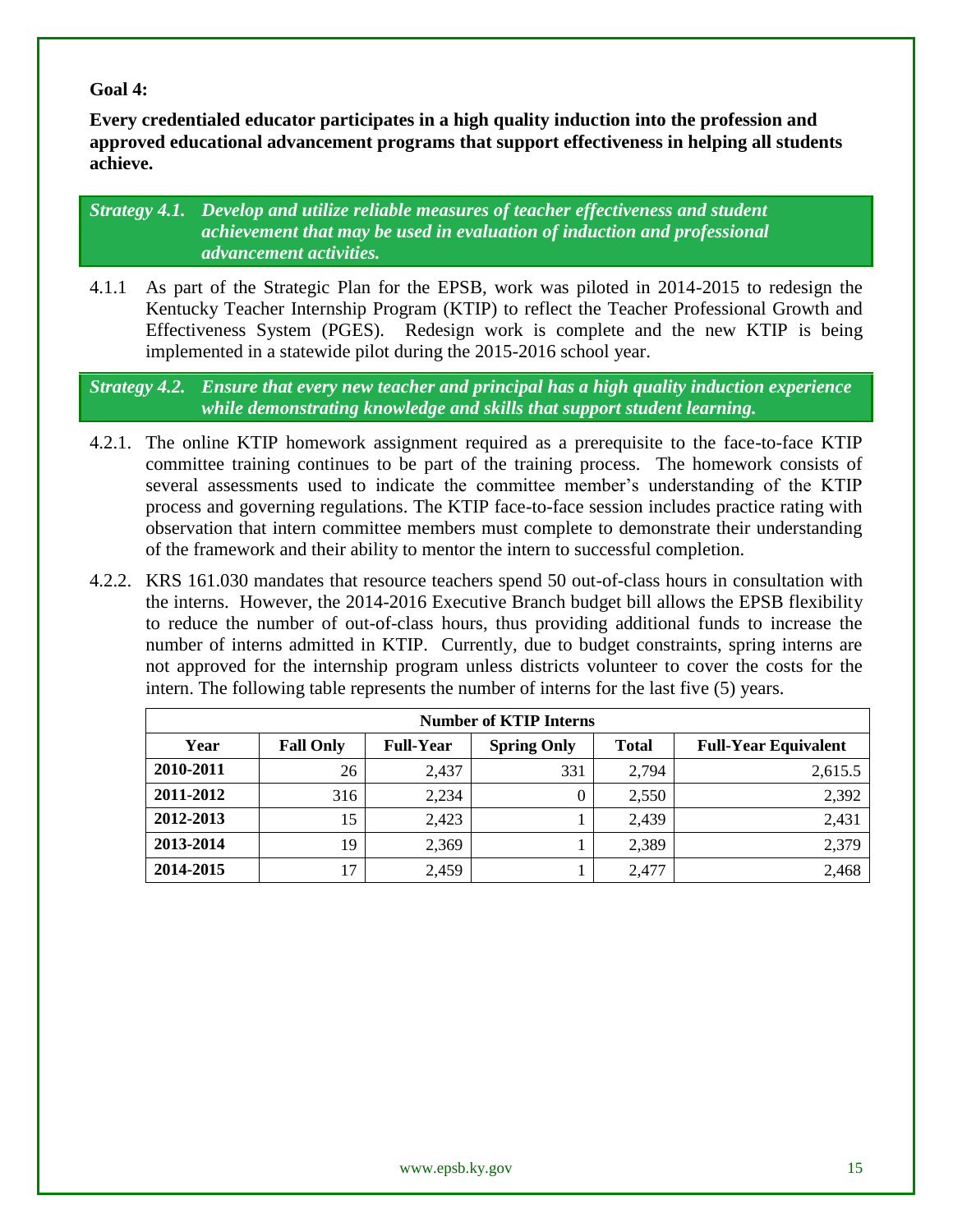4.2.3. Due to budget constraints, some new teachers were denied entry into the internship program. Regulatory changes allow those who were hired after the October 15 date and who did not have the required minimum 140 instructional days for an internship to receive Provisional Internship Certificates in the fall, thereby classifying them as highly qualified. The following table represents the number of interns denied admission due to budget for the last four (4) years.

| <b>Denied Admission to KTIP Due to Budget</b> |      |               |                  |              |
|-----------------------------------------------|------|---------------|------------------|--------------|
| Year                                          | Fall | <b>Spring</b> | <b>Full Year</b> | <b>Total</b> |
| 2011-2012                                     |      | 265           | 78               | 272          |
| 2012-2013                                     |      | 197           | 126              | 324          |
| 2013-2014                                     |      | 216           | 102              | 318          |
| 2014-2015                                     |      | 188           | 267              |              |

4.2.4. Five-Year Unsuccessful and Resigned Interns Count

| Year                   | <b>Unsuccessful</b> | <b>Resignations</b> | <b>Total</b> | % of Total |
|------------------------|---------------------|---------------------|--------------|------------|
| 2010-2011              | 1 ^<br>⊥ ∠          | 46                  | 58           | 2%         |
| 2011-2012              | 19                  | 36                  | 55           | 2%         |
| 2012-2013              | 24                  | 47                  |              | 3%         |
| 2013-2014              | 17                  | 29                  | 46           | 2%         |
| 2014-2015              | 18                  | 36                  | 54           | 2%         |
| <b>Five-Year Total</b> | 90                  | 194                 | 284          | 2%         |

*Strategy 4.3. Ensure that high quality mentoring and support services are provided for teachers seeking National Board for Professional Teaching Standards certification.*

- 4.3.1. Kentucky has 3,181 teachers who have earned National Board Certification.
- 4.3.2. Kentucky ranked sixth nationally in the number of new National Board Certified Teachers (NBCTs) in 2015 and ranks  $9<sup>th</sup>$  in the total number of NBCTs over time.
- 4.3.3. The following link provides annual data updates to the total number of NBCTs by district: [http://boardcertifiedteachers.org/sites/default/files/State\\_Profile\\_2014\\_KY.pdf](http://boardcertifiedteachers.org/sites/default/files/State_Profile_2014_KY.pdf)
- 4.3.4. Five-year results on successful NBPTS Candidates

| <b>National Board Certified Teachers</b> |                                                   |                                                                            |  |  |
|------------------------------------------|---------------------------------------------------|----------------------------------------------------------------------------|--|--|
| Year                                     | <b>Number of Kentucky</b><br><b>NB</b> Candidates | <b>Number of Kentucky Teachers Achieving</b><br><b>NBPTS Certification</b> |  |  |
| 2009-2010                                | 585                                               | 316                                                                        |  |  |
| 2010-2011                                | 535                                               | 289                                                                        |  |  |
| 2011-2012                                | 608                                               | 268                                                                        |  |  |
| 2012-2013                                | 493                                               | 227                                                                        |  |  |
| 2013-2014                                | 437                                               | 199                                                                        |  |  |
| <b>Five-Year Total</b>                   | 2,658                                             | 290                                                                        |  |  |

4.3.5. The EPSB, along with the Kentucky Department of Education (KDE) and the Kentucky Educator Association (KEA) were named as site partners and recipients of the United States Department of Education Supporting Effective Educator Development (SEED) grant. The goal of the SEED grant is to increase the number of nationally board certified teachers in low performing schools and to expand the opportunities for NBCTs to take on leadership roles.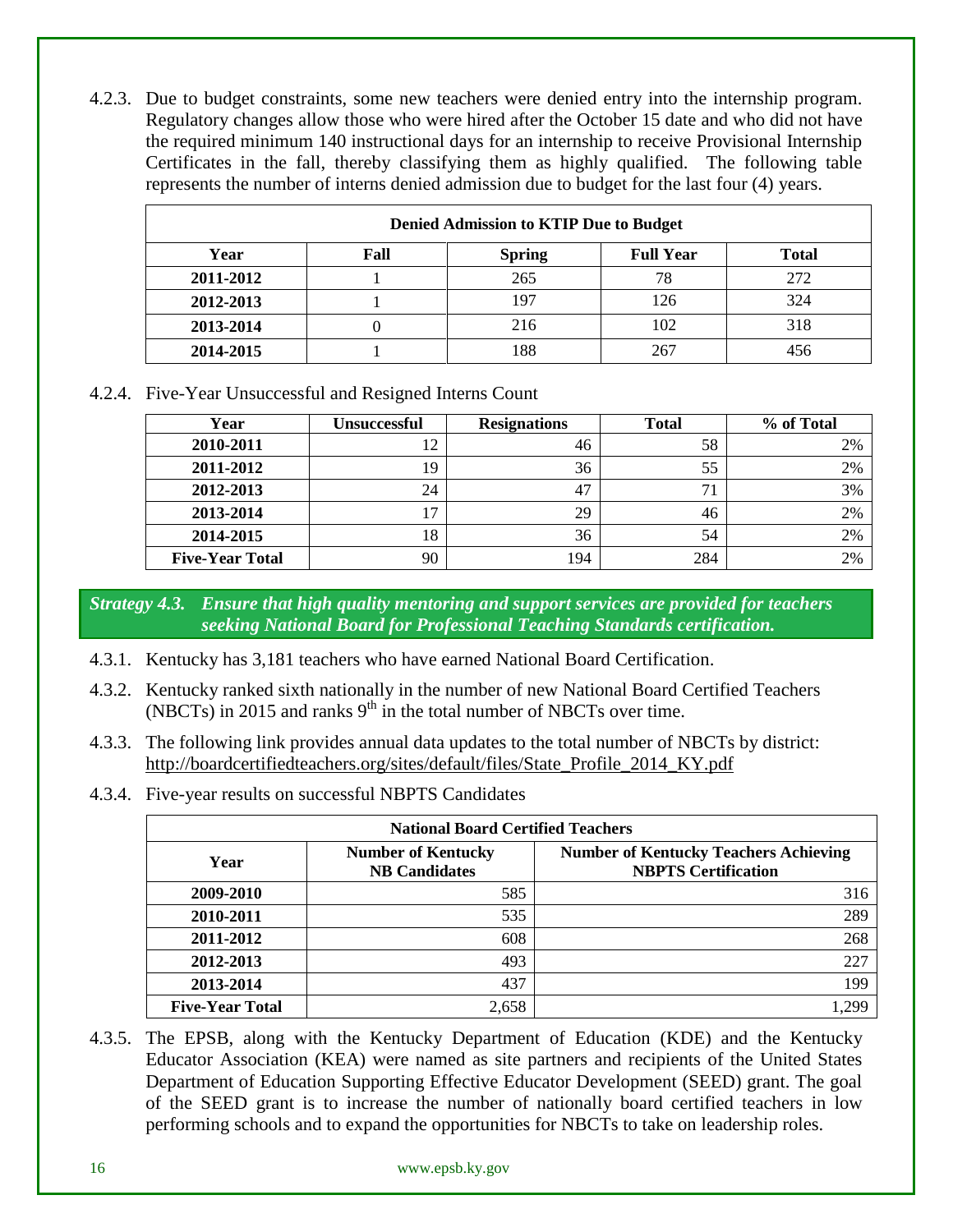*Strategy 4.4. Ensure that the Continuing Education Option for rank change program maintains appropriate rigor while demonstrating advanced knowledge and skills that support student learning.*

- 4.4.1. The Continuing Education Option (CEO) has 31 new candidates currently enrolled in the revised program. The EPSB has 3 sponsor agreements with education agencies that contract for coaching services for CEO candidates.
- 4.4.2. CEO completion numbers

| <b>Year Completed</b> | <b>Total</b> |
|-----------------------|--------------|
| 1999-2000             | 30           |
| 2000-2001             | 104          |
| 2001-2002             | 49           |
| 2002-2003             | 59           |
| 2003-2004             | 24           |
| 2004-2005             | 41           |
| 2005-2006             | 22           |
| 2006-2007             | 50           |
| 2007-2008             | 117          |
| 2008-2009             | 103          |
| 2009-2010             | 64           |
| 2010-2011             | 32           |
| 2011-2012             | 7            |
| 2012-2013             | 28           |
| 2013-2014             | 16           |
| 2014-2015             | 10           |
| Total                 | 756          |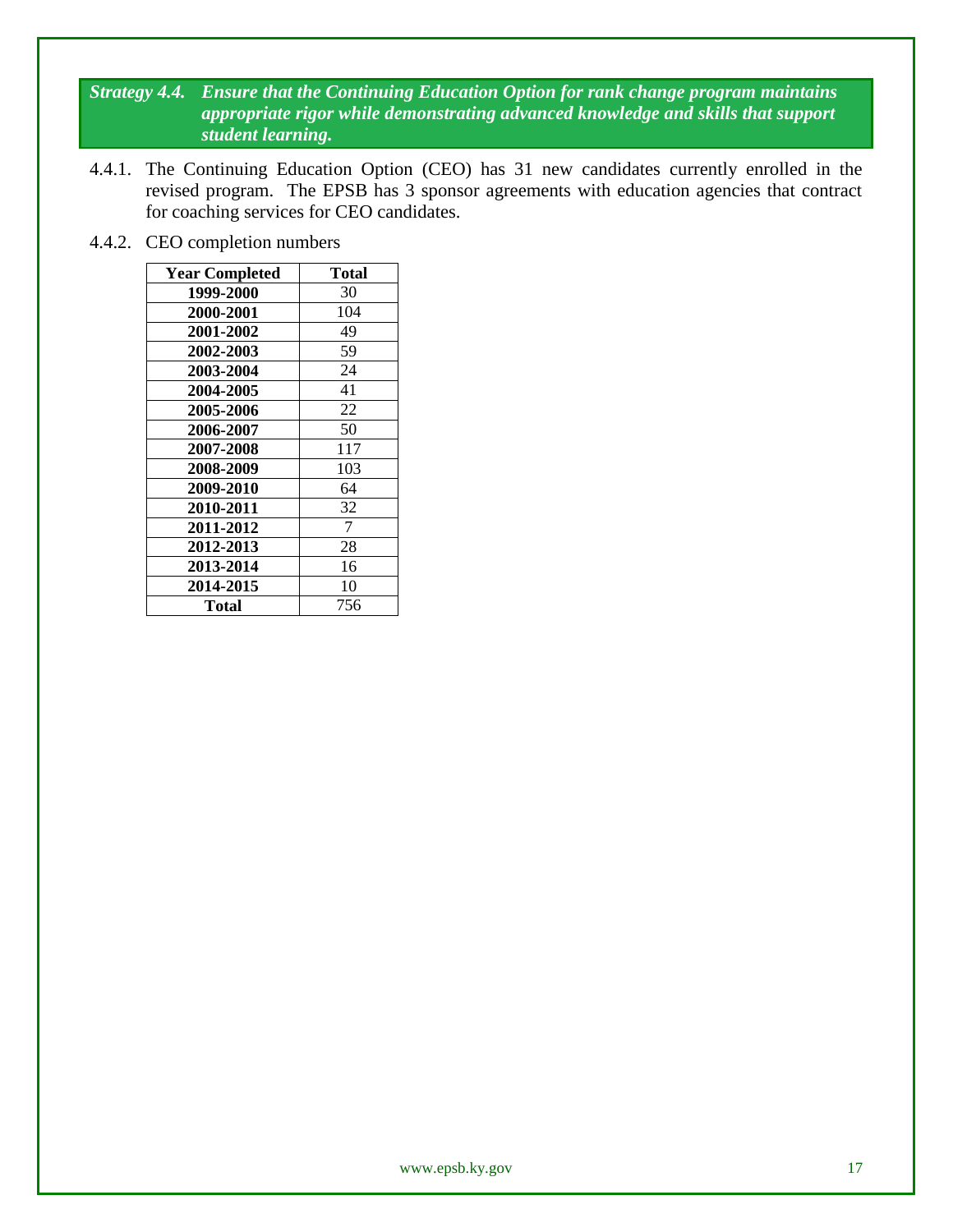# **Goal 5**

**The EPSB shall be managed for both effectiveness and efficiency, fully complying with all statutes, regulations and established federal, state, and agency policies.** 

# *Strategy 5.1. Maintain a qualified and diverse EPSB workforce.*

5.1.1. The agency currently employs 26 full-time, 1 federally funded time limited (FFTL), and 5 interim state employees with 6 positions vacant. The EPSB uses the services of 5 full-time and 8 part-time contract staff. Of the 26 full-time state employees, there are 4 males and 22 females. Currently, 11.5% of the EPSB state employees are minorities.

*Strategy 5.2. Ensure that all personnel are experiencing life-long learning and professional experiences that support their professional growth.* 

- 5.2.1. Staff attended:
	- AACTE Data Privacy Training
	- American Association of Colleges of Teacher Education (AACTE) Annual Conference
	- American Youth Policy Forum Study Tour for Deeper Learning
	- CAEP Site Visitor Training
	- CAEP State Alliance For Clinical Preparation And Partnerships
	- CAEP webinars
	- Center for American Progress-Improving Teacher Quality
	- Commonwealth Collaborative of School Leadership Programs (CCSLP)
	- Co-Teaching in Student Teaching Workshops
	- Council for the Accreditation of Educator Preparation (CAEP) State Partnership **Conferences**
	- Council on Postsecondary Education Student Success Summit
	- Education Law & Policy Symposium
	- Educational Testing Service (ETS) Client Conferences
	- E-MARS training
	- ETS multi-state standard setting study
	- ETS Title II State Report Card webinars
	- Gates Foundation Teaching is Learning Conference
	- Gifted and Talented Advisory Committee meetings
	- Governor's Opportunity Youth Summit --Labor and Workforce Conference
	- International Literacy Association Cultivating Literacy Achievement Through Quality Teacher Preparation webinar
	- KACTE KITEP Data Institute
	- KACTE Spring Conference
	- KDE Institution of Higher Education Consortium Meetings
	- Kentucky Association for Assessment Coordinators (KAAC)
	- Kentucky Association of Administrative Attorneys
	- Kentucky Association of Colleges of Education (KACTE) Fall Leadership Retreat
	- Kentucky Association of Government Communicators fall and spring conferences
	- Kentucky Association of School Administrators Annual Summit
	- Kentucky Association of School Administrators Education Law & Finance Institute
	- Kentucky Association of Teacher Educators (KATE) fall conference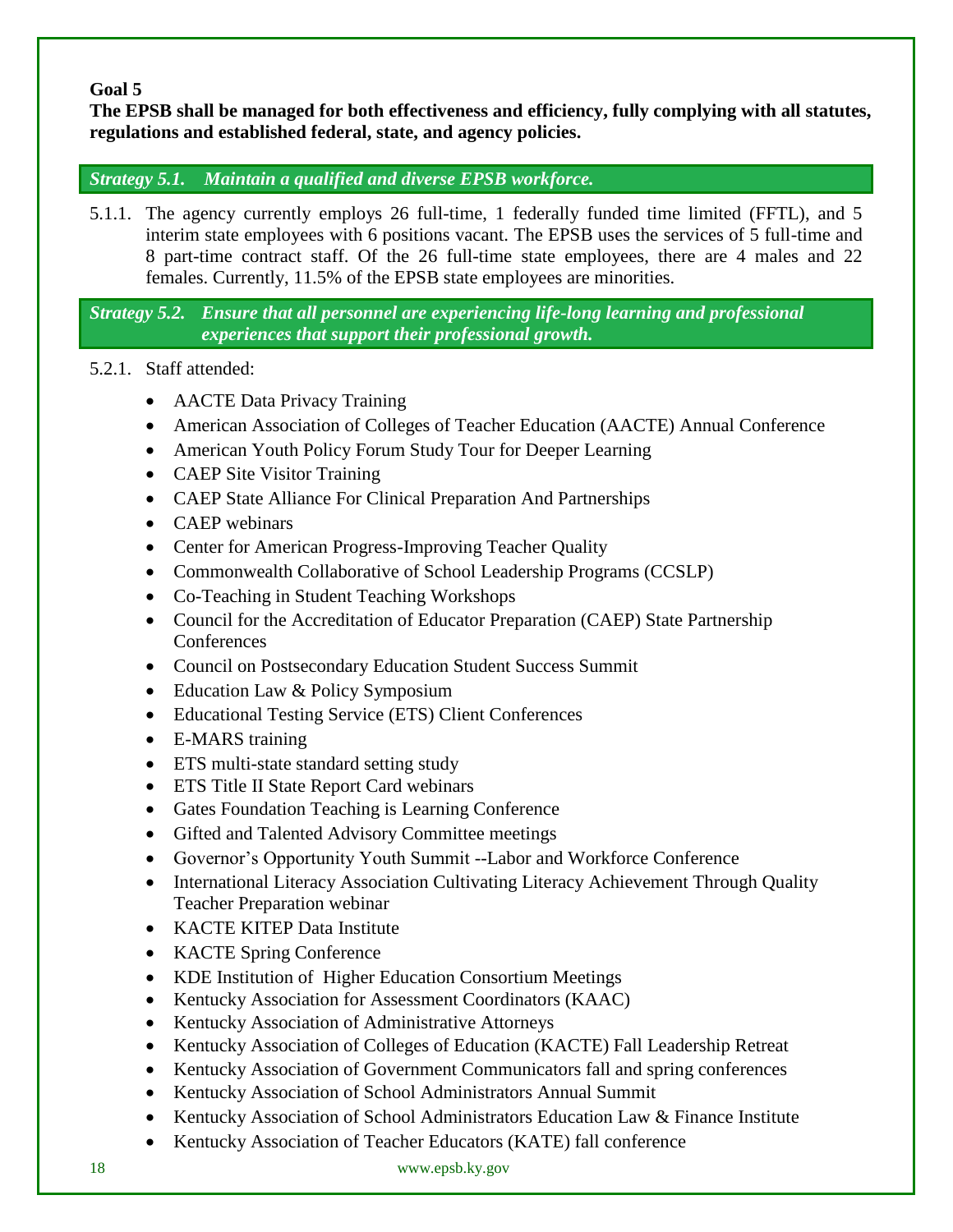Staff attended:

- Kentucky Board of Education Meetings
- Kentucky Career and Technical Education Conference
- Kentucky Governmental Services Professional Development Workshops and Seminars
- Kentucky Leadership Academy
- Kentucky Leads the Nation Statewide Summits
- Kentucky Legislative Review Training
- Kentucky Office of the Attorney General Administrative Hearings Training
- Kentucky Public Procurement Association Conference
- Kentucky School Boards Association FERPA Conference
- Lynda.com software training
- Monthly meetings of all eight (8) Kentucky education cooperatives
- NASDTEC National Conference and Professional Practices Institute
- National Board Teaching and Learning Conference
- NCATE Board of Examiners (BOE) Visits
- NCATE/CAEP webinars on accreditation/program review options
- Network for Transforming Educator Preparation (NTEP) Meetings
- Prichard Committee Annual Conference
- Prichard Committee Team on Teacher Effectiveness
- Principal and Teacher Effectiveness Committees
- *ProEthica*<sup>®</sup> Program Protecting the Profession: Discussing the Complexities of Educator Ethics webinar
- REL Appalachia-Appalachia Hirer Education Consortium (AHEC)
- Shaping Our Appalachian Region Summit (SOAR)
- State Consortium of Educator Effectiveness SCEE webinars
- Unbridled Learning Guiding Coalition
- US Department of Education/Privacy Technical Assistance Center (PTAC) Data and Security Training
- Westat Title II webinars
- 5.2.2. Presentations were made by various EPSB staff members to the following:
	- Alice Lloyd College
	- American Association of Colleges of Teacher Education National Conference and Partnerships
	- Appalachian Higher Education Consortium
	- Asbury University
	- Breathitt County Schools
	- Brescia University
	- CAEP Spring Conference
	- Centre College
	- Council for Accreditation of Educator Preparation (CAEP) State Alliance for Clinical Preparation
	- Council for Chief State School Officers (CCSSO)
	- Eastern Kentucky University
	- IHE Consortium Meeting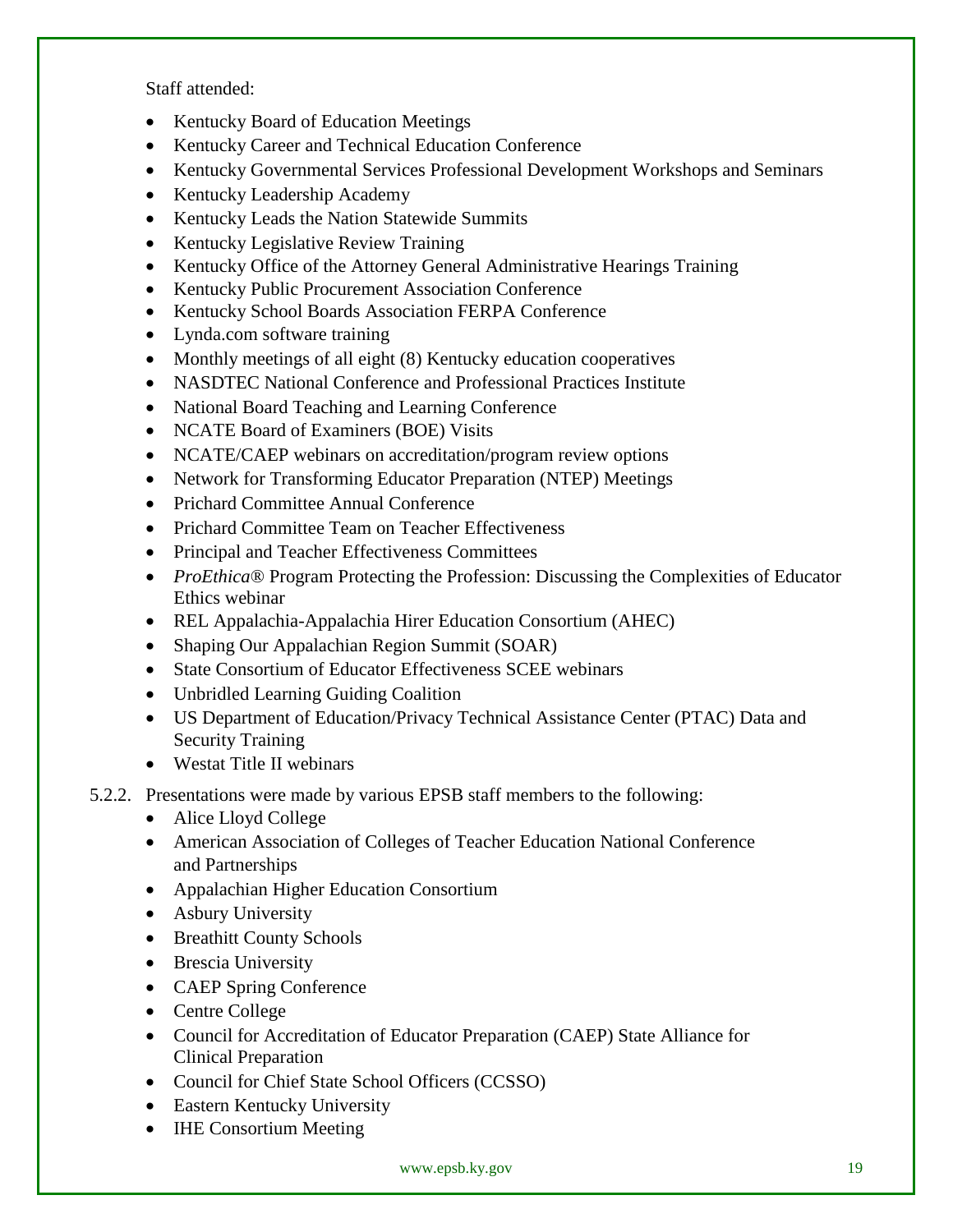Presentations were made by various EPSB staff members to the following:

- Infinite Campus Interchange
- Kentucky Association of Colleges for Teacher Education spring and fall conferences
- Kentucky Association of School Administrators Annual Institute
- Kentucky Association of School Administrators Education Law and Finance Institute
- Kentucky Association of School Administrators New Superintendent Training
- Kentucky Association of School Business Officials fall and spring conferences
- Kentucky Association of School Human Resource Managers Annual Conference
- Kentucky Association of School Superintendents
- Kentucky Association of Teacher Educators (KATE) fall conference
- Kentucky Board of Education
- Kentucky Christian University
- Kentucky Department of Education Superintendent Summit
- Kentucky State University
- Kentucky Teacher Internship Program/PGES Pilot Training
- Kentucky Wesleyan University
- Local Educator Assignment Data Training for Kentucky School Districts
- Madisonville Community College
- Montessori High School
- Monthly meetings of all eight (8) Kentucky education cooperatives
- Murray State University
- NASDTEC National Conference and Professional Practices Institute
- National Board meeting on Supporting Effective Educator Development
- Network for Transforming Educator Preparation (NTEP) meetings and webinars
- Pearson Education Conference
- Professional Educator Standards Boards Association (PESBA)
- Professionals in Personnel
- Program Approval and Accreditation Process Orientation
- SESC Educational Cooperative
- Southeast Southcentral Education Cooperative
- St. Catherine's College
- Thomas More College
- Todd County Schools
- Unbridled Learning Guiding Coalition
- Union College
- University of Louisville
- University of Kentucky
- University of Pikeville
- Western Kentucky University
- Whitley County Attorney's Office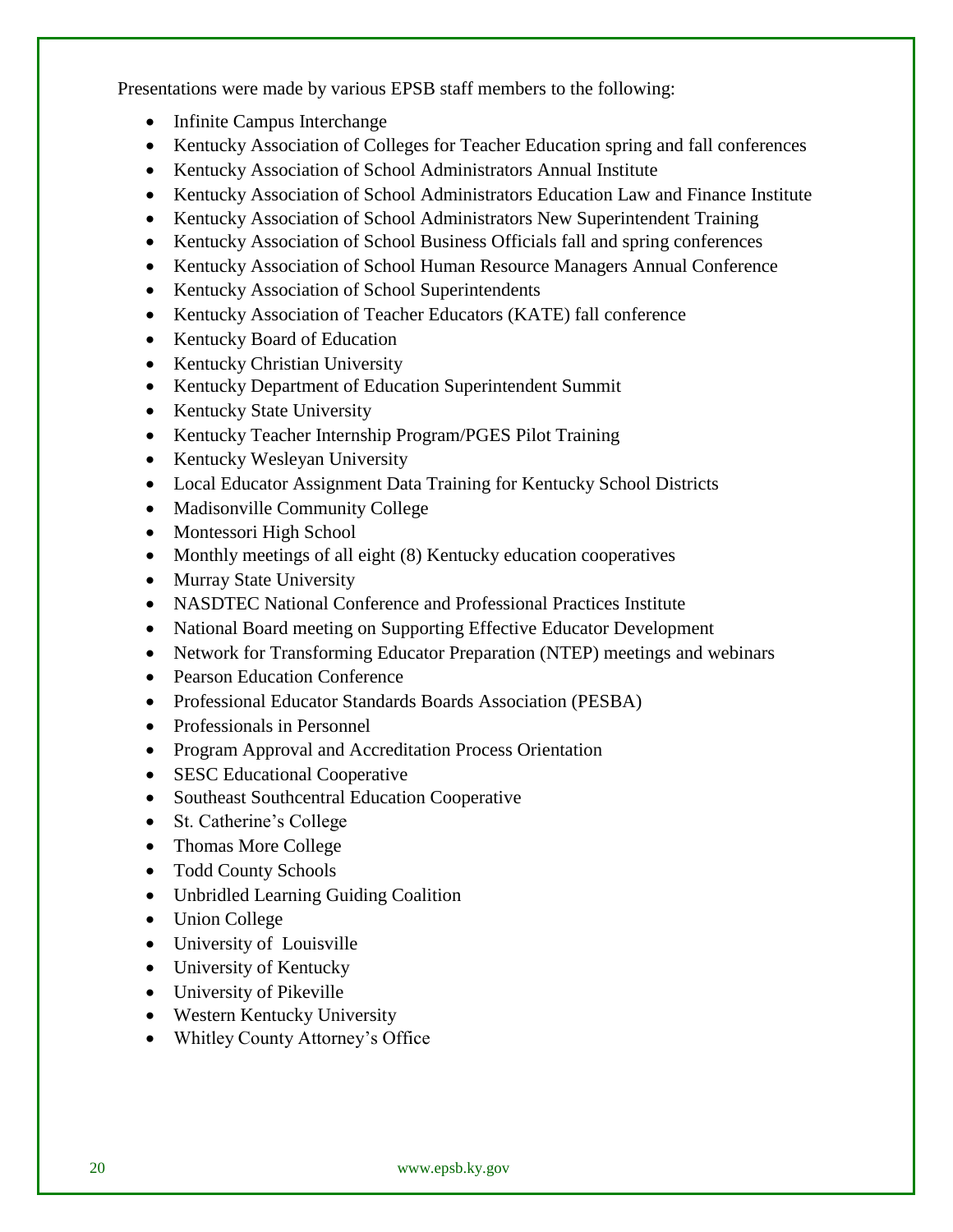- 5.2.3. Staff served in the following national or state organizations:
	- Deputy Executive Director served as a member of the National Association of State Directors of Teacher Education and Certification (NASDTEC) South Region Technology Committee
	- Deputy Executive Director served as a member of the KY Rising Workgroup
	- Director of Educator Preparation served as a member of the Council for Mathematics Achievement
	- Deputy Executive Director served as a member of the Kentucky Association for Assessment Coordinators
	- Deputy Executive Director served as a member of the Kentucky Association for School Administrators Principal Design Team
	- Deputy Executive Director served as a member of the Kentucky NT3 Steering Committee
	- Director of Certification served Kentucky Advisory Council on Autism Spectrum Disorders
	- Director of Certification served as a judge for the Student Technology Leadership Program (STLP)
	- Director of Educator Preparation was appointed to and began serving on the CAEP Continuous Improvement Commission and the CAEP Accreditation Council
	- Director of Legal Services was a national member of the NCATE Board of Examiners
	- Director of Professional Learning and Assessment was a national member of the NCATE Board of Examiners
	- Executive Director serves on the Board of the Kentucky Center for Education and Workforce Statistics (KCEWS)
	- Executive Director serves on the Unbridled Learning Guiding Coalition
	- Executive Director represents Kentucky on the Professional Educator Standards Boards Association (PESBA)
	- Executive Director served as a member on the TELL Advisory Committee
	- Executive Director served as a member of the Advisory Council on Autism
	- Executive Director served as a member of the KY Rising Steering Committee
	- Executive Director served as a member of the Kentucky NT3 Advisory Board
	- Executive Director was a national member of the NCATE Board of Examiners

*Strategy 5.3. Seek full funding for all EPSB operations, personnel, and programs through an approved biennium budget request.*

- 5.3.1. In the FY 2015 enacted budget the EPSB's general fund budget of \$7,307,100 of which 99.99% (all but \$44) was expended. The funding request for FY 2015 for restoring full funding to KTIP was not granted.
- 5.3.2. Because of the significant reduction in our general fund appropriation, the EPSB excluded the National Board Certification (NBC) program from general fund allocations, thus eliminating mentoring, reimbursements for substitute teachers and stipends. However, 201 new NBC candidates were reimbursed 75% of their out-of-pocket costs for application fees from the NB Incentive Trust Fund upon successful completion of National Board Certification. All funds in the NB Incentive Trust Fund have been expended with no current source of new funding.
- 5.3.3. \$90,000 was granted to EPSB for KTIP in FY 2014-2015 by the Department of Career and Technical Education, which allowed the admission of additional new Career and Technical teachers into this certification program.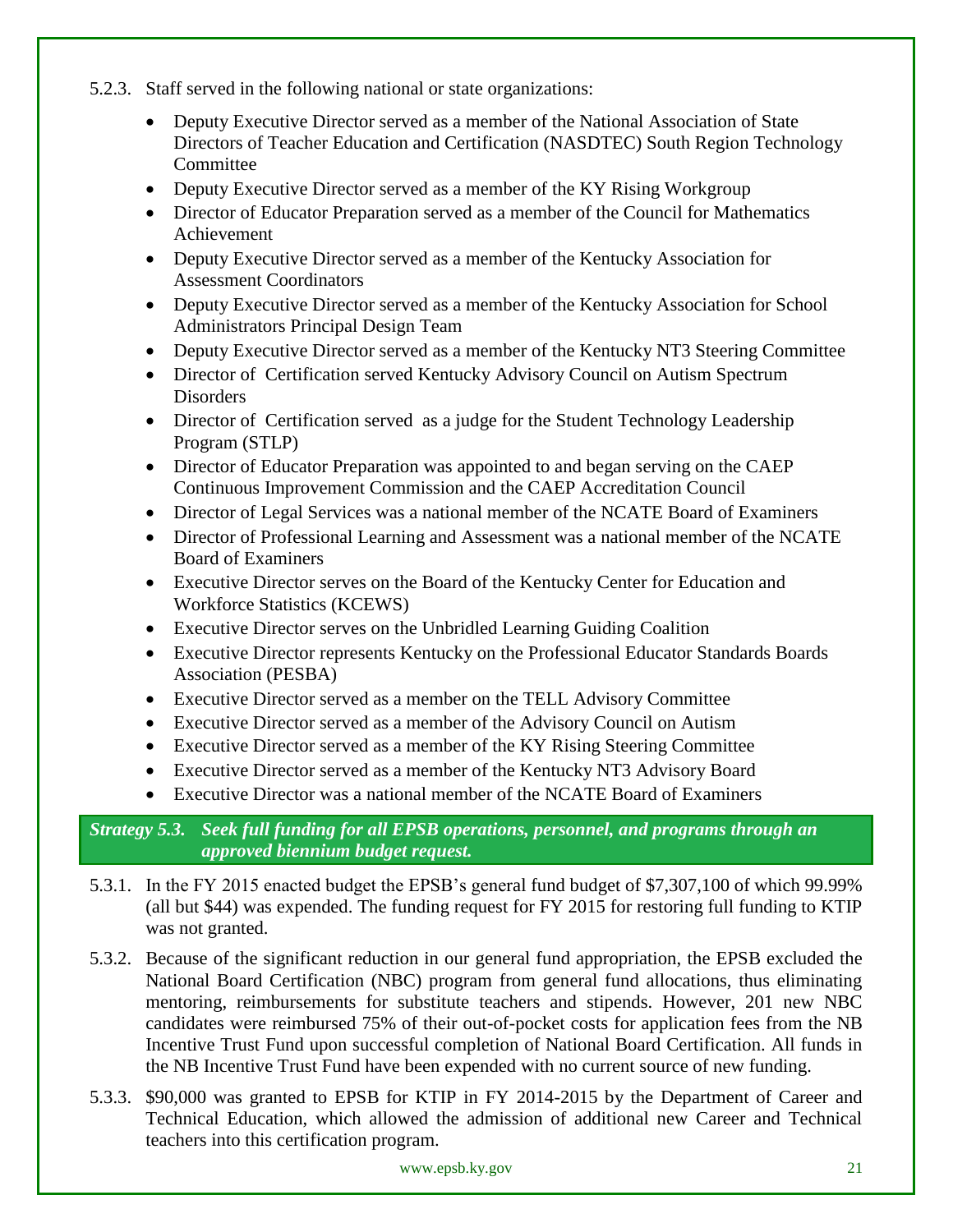# *Strategy 5.4. Provide semiannual budget reports to the EPSB*

5.4.1 A semiannual report on operating results was presented to the EPSB at the August 2014 and the February 2015 meetings, detailing the expenditures to date of each division and program.

*Strategy 5.5. Maintain facilities, equipment, and agency technology that support efficient and productive agency operations.*

- 5.5.1. Technology enhancements include:
	- Continuation of expansion of the EPSB Data Dashboard
	- The EPSB is participating in a grant program from the Institute of Education Sciences (IES) State Longitudinal Data System (SLDS). Through the grant, provided by the U.S. DOE, Institute of Education Sciences (IES), KDE, CPE and the EPSB are working together to expand and enhance postsecondary, educator preparation, and workforce data linked to the states existing P-20 longitudinal data system. The SLDS grant will help expand the data collection of student teachers placed out of state or out of the country; redesign the 11 year old EPSB Praxis test score load program and convert it to a web application; and assist in the expansion of the admission and exit data system to collect program data on advanced graduate programs and automation of college recommendations. These systems modifications will improve the quality and efficiency of data being collected and reduce the amount of paper the EPSB receives, as well as collecting additional information for the program review and accreditation processes.
	- The Admissions and Exits data system was updated to reflect changes suggested by the PARC committee.
	- Development of reports for the Proportional Accountability System continues.
	- Business model for the Kentucky Educator Preparation Accountability System has been developed with programing to occur in the 2016 fiscal year.
	- Development of the Legal Dashboard reporting system continues.
	- The Online Educator Complaint System (OCES) was completed and is fully operational with district training taking place currently.
	- The Intern Management System (IMS) was updated to accommodate for the newly aligned KTIP to PGES system.